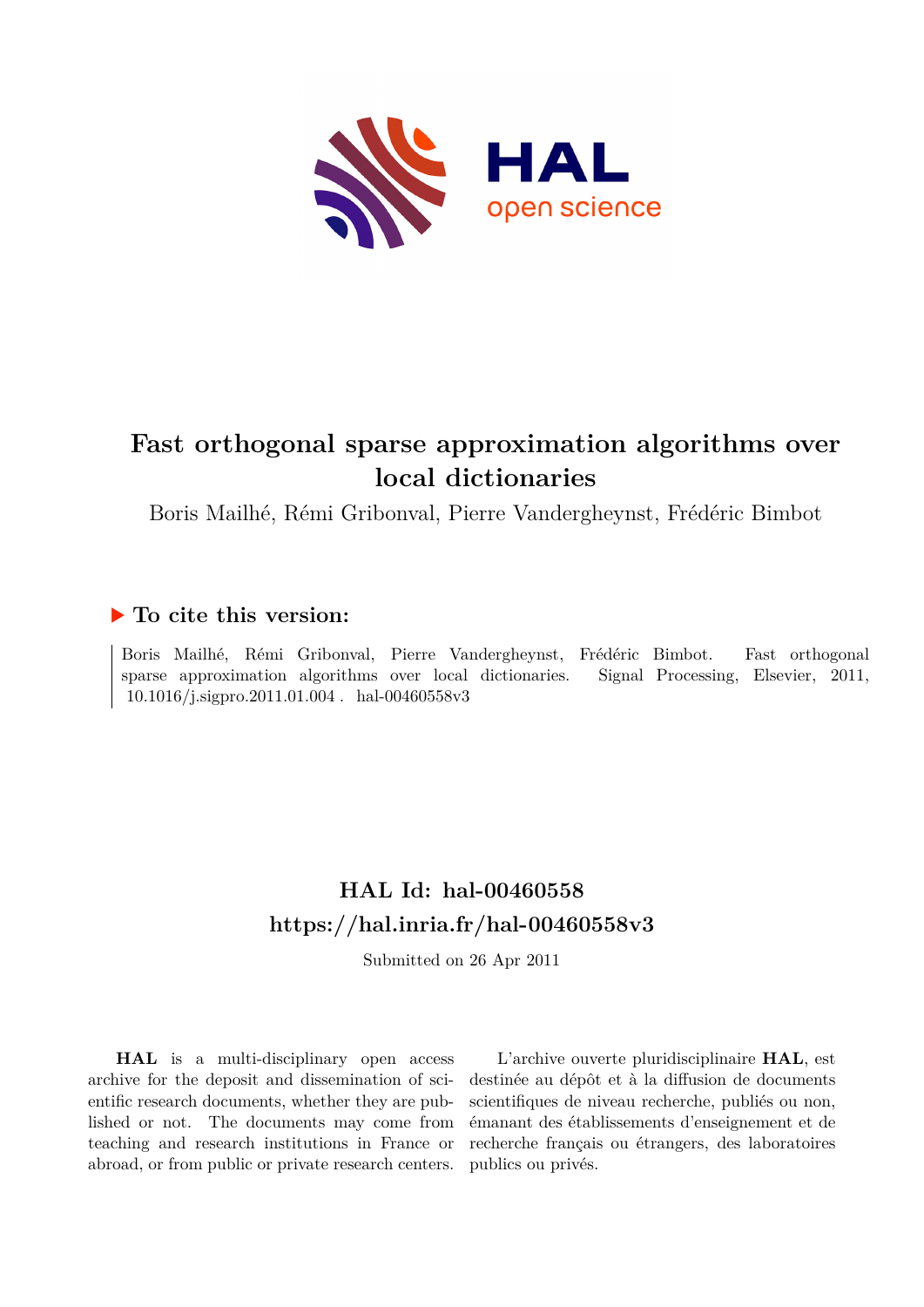# Fast orthogonal sparse approximation algorithms over local dictionaries  $\hat{z}$

Boris Mailhé<sup>a, b,∗</sup>, Rémi Gribonval<sup>c</sup>, Pierre Vandergheynst<sup>d</sup>, Frédéric Bimbot<sup>a, e</sup>

<sup>a</sup>IRISA, Rennes, France <sup>b</sup>Université de Rennes 1, France  $c$ <sup>c</sup>Centre de recherche INRIA Rennes Bretagne Atlantique, France  ${}^d$ École Polytechnique Fédérale de Lausanne, Switzerland  $e$ <sup>e</sup> Centre National de la Recherche Scientifique, France

#### Abstract

In this work we present a new greedy algorithm for sparse approximation called LocOMP. LocOMP is meant to be run on local dictionaries made of atoms with much shorter supports than the signal length. This notably encompasses shift-invariant dictionaries and time-frequency dictionaries, be they monoscale or multiscale. In this case, very fast implementations of Matching Pursuit are already available. LocOMP is almost as fast as Matching Pursuit while approaching the signal almost as well as the much slower Orthogonal Matching Pursuit.

*Keywords:* sparse approximation, greedy algorithms, shift invariance, Orthogonal Matching Pursuit

# 1. Introduction

One basis is not enough to represent certain kinds of signals. For example, music is known to be well represented by time-frequency decompositions, but which window length to choose? There are longer and shorter notes, and inside a note played by a free oscillation instrument such as a guitar or piano there is

Preprint submitted to Elsevier Tubes and the United States of the United States of the United States of the United States of the United States of the United States of the United States of the United States of the United St

 $*$ This work was supported in part by Agence Nationale de la Recherche (ANR), project ECHANGE (ANR-08-EMER-006) and by the EU FET-Open project FP7-ICT-225913- SMALL.

<sup>∗</sup>Corresponding author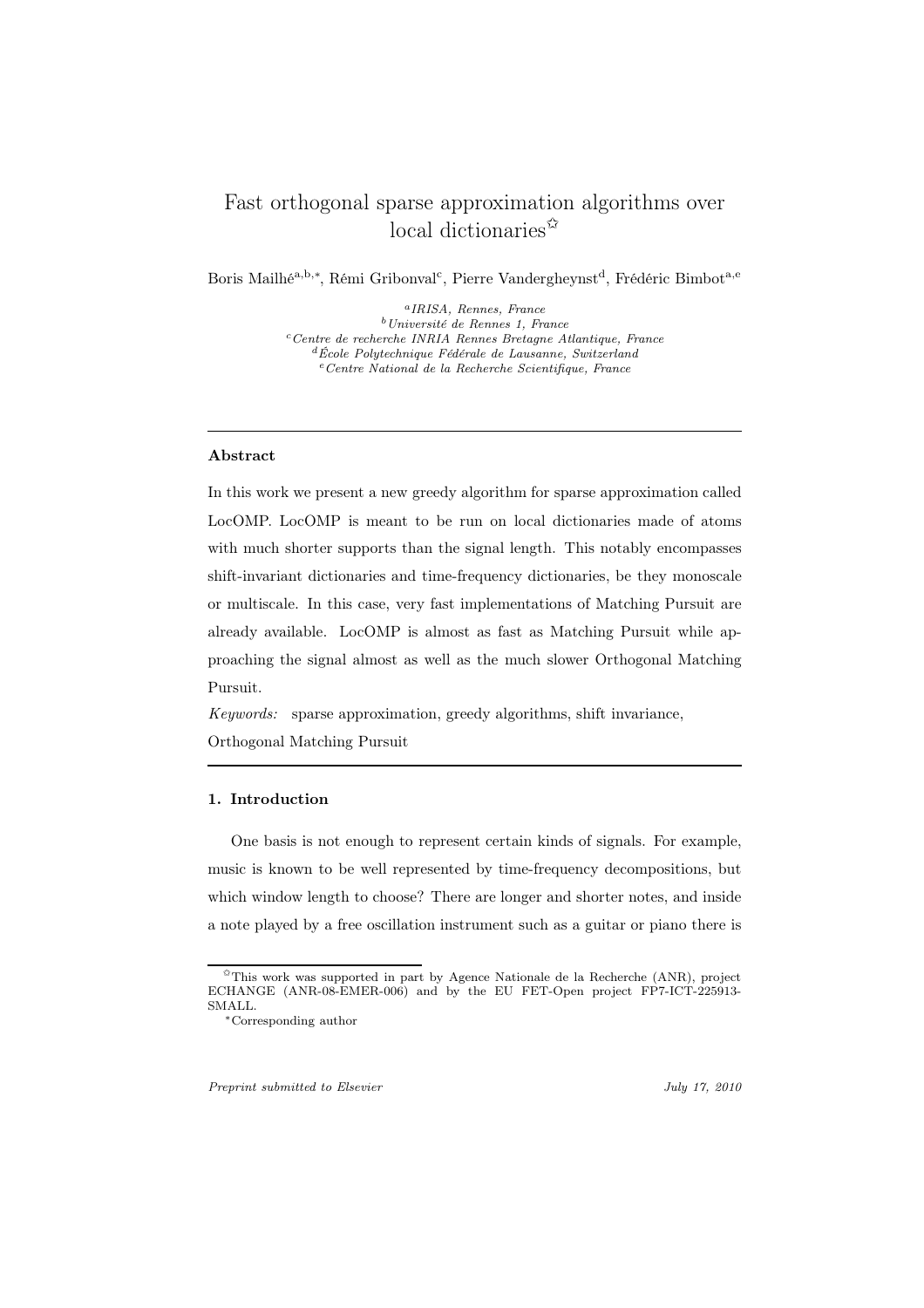a short attack followed by a long relaxation. If one can find a proper basis to represent each of those phenomena, then one would like to use the union of all these bases to represent the whole signal. This union of bases is not a basis itself but a *redundant dictionary*  $\Phi \in \mathbf{R}^{N \times D}$  with  $D > N$ : given a signal  $s \in \mathbf{R}^{N}$ , there are infinitely many possible choices of coefficients  $x \in \mathbb{R}^D$  that decompose s as  $s = \Phi x$ . Sparsity has been proposed as a way to solve the ambiguity of such redundant models by selecting the decomposition that contains the fewest non-zero coefficients.

*Local dictionaries.* The length of the signal is chosen by the user and only limited by the devices sensing and recording it, but the observed phenomena can have their own characteristic durations. So one can commonly find signals composed of several events that are each much shorter that the whole signal. This is typically the case in music, where a single signal will cover a whole piece made of much shorter notes. Good dictionaries to model such a signal will also be composed of short atoms, each atom or a few of them trying to match one of the phenomena.

**Definition 1.** Let  $\Phi$  be a dictionary of size  $D \times L$ .  $\Phi$  is said to be local if all *its atoms*  $\varphi$  *are null outside of a support interval* supp $(\varphi)$  *of length*  $L \ll N$ .

Common dictionaries such as the Gabor dictionary associated with Short Term Fourier Transform (STFT) are local dictionaries. Shift-invariant dictionaries are the most employed class of local dictionaries: those are made of a few patterns of length L that are repeated all over the signal support.

The problems that require local dictionaries typically involve large dimensions: the signal can contain several millions of samples and the dictionary even more atoms. Most known sparse approximation algorithms are too complex to be applied to such large problems.

*Scope of the paper.* This article explores how the locality hypothesis can be exploited to accelerate existing sparse approximation algorithms or to propose new ones. It is focused on Matching Pursuit and Orthogonal Matching Pursuit. A fast implementation of MP is already available for shift-invariant dictionaries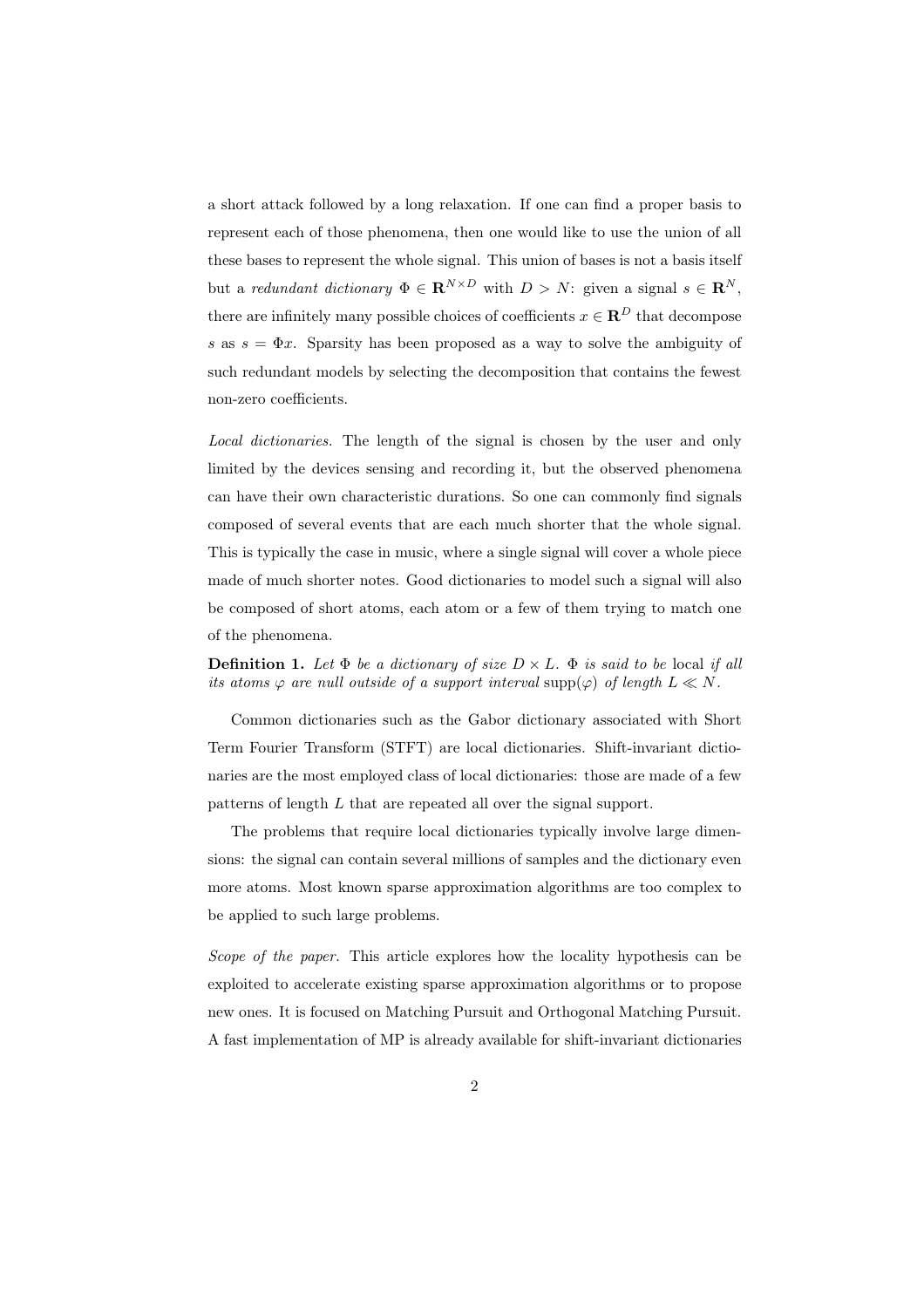[1] but MP has been observed to compute significantly worse approximations than OMP. The aim of this work is to try to provide an implementation of OMP as close as possible to the complexity of MP. As structural properties of OMP make it impossible to reach the complexity of MP on local dictionaries, we propose a new algorithm called LocOMP that is only slightly less efficient than OMP but can run almost as fast as MP.

*Organisation.* Section 2 reviews existing sparse approximation algorithms with a strong emphasis on greedy algorithm, their detailed complexity and fast implementation with local dictionaries. Section AppendixD presents possible accelerations to OMP implementation in the local case. Even with those accelerations OMP remains much more expensive than MP.

Section 4 introduces the main contribution of this paper: the new algorithm LocOMP. The behaviour of LocOMP is close to OMP but it enables the same accelerations as MP. Section 6 presents experimental evaluations of Matlab implementations of the presented algorithms on music signals. These experiments show that LocOMP can achieve the same performance as OMP within the same order of computation time as MP. Section 8 presents future possible extensions and theoretical developments of this work.

#### 2. State of the art: sparse approximation algorithms

In this section we briefly review some of the most common greedy algorithms with a strong emphasis on their complexity. Let  $s$  be a signal of length  $N$  and  $\Phi$  a dictionary of size  $N \times D$ .  $\Phi$  is redundant if  $D > N$  and we define its redundancy factor  $\alpha = \frac{D}{N}$ . A signal s is said to be sparse over  $\Phi$  if s can be approached closely by an decomposition  $\Phi x$  where x contains few non-zero coefficients:

$$
s = \Phi x + r \tag{1}
$$

$$
||r||_2 \ll ||s||_2 \tag{2}
$$

$$
||x||_0 \qquad \ll N \tag{3}
$$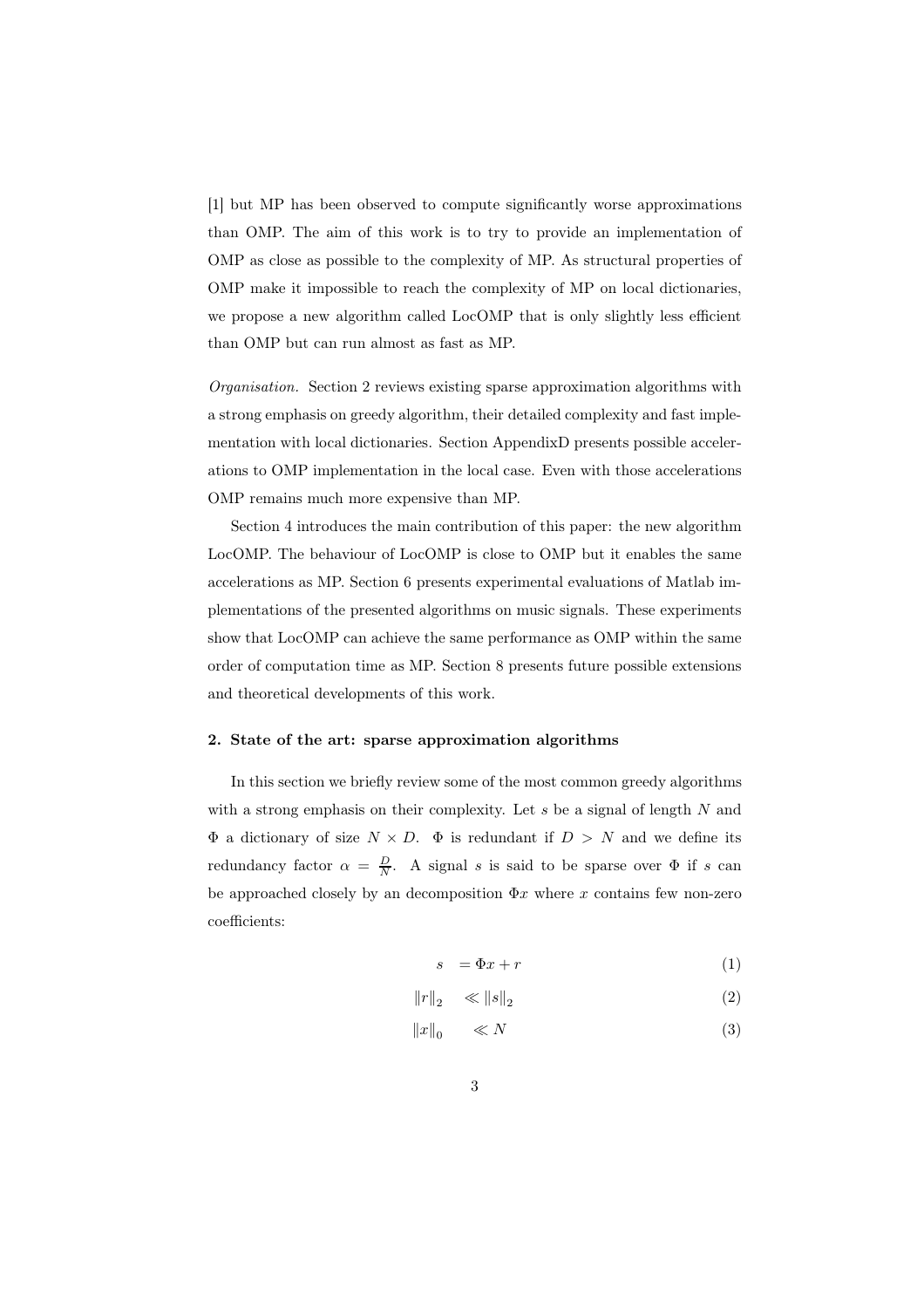with  $||x||_0 = \sum_{d=1}^D x_d^0$  the number of non-zero coefficients in x. The columns of Φ are called *atoms*. The problem is to find the sparse decomposition among all the possible ones.

Problem 1. *Given a signal* s *and a dictionary* Φ *and an allowed sparsity level* K*, find the coefficients* x *that minimize*

$$
\hat{x} = \operatorname{argmin}_{\|x\|_0 \le K} \|s - \Phi x\|_2^2 \tag{4}
$$

The sparse approximation problem (4) is proved to be NP-Hard [2]. Yet many suboptimal algorithms have been proposed which can compute a close approximation within reasonable time.

# 2.1.  $\ell_p$  *minimization*

The  $\ell_0$  sparsity measure has very bad properties for numerical optimization: it is not convex, not differentiable and piecewise constant.  $\ell_p$  minimization algorithms replace the  $\ell_0$  measure by other constraints that are easier to optimize, often  $\ell_p$  pseudo norms with  $0 < p \leq 1$ .

 $\ell_p$  minimization is easier to compute than  $\ell_0$  from a mathematical point of view.  $\ell_p$  pseudo-norms are continuous and piecewise differentiable so variational approaches can lead to a local minimum. In the special case of  $P = 1$ , the norm is even convex, so there is unique local minimum and there are algorithms to find it. However those approaches remain costly, especially when dealing with large data. In fact, even if the final result is sparse, intermediate iterations of  $\ell_p$  minimization algorithms involve computations with a non-sparse x.

# *2.2. Greedy algorithms*

Greedy algorithms reduce the complexity of the sparse approximation problem (4) by ensuring that the current support is always sparse during the execution of the algorithm.

#### *2.2.1. Hard Thresholding (HT)*

*Principle.* One can hardly think of a simpler algorithm. It only consists in selecting the K atoms with the highest correlations  $|\langle s, \varphi \rangle|$  with the signal s.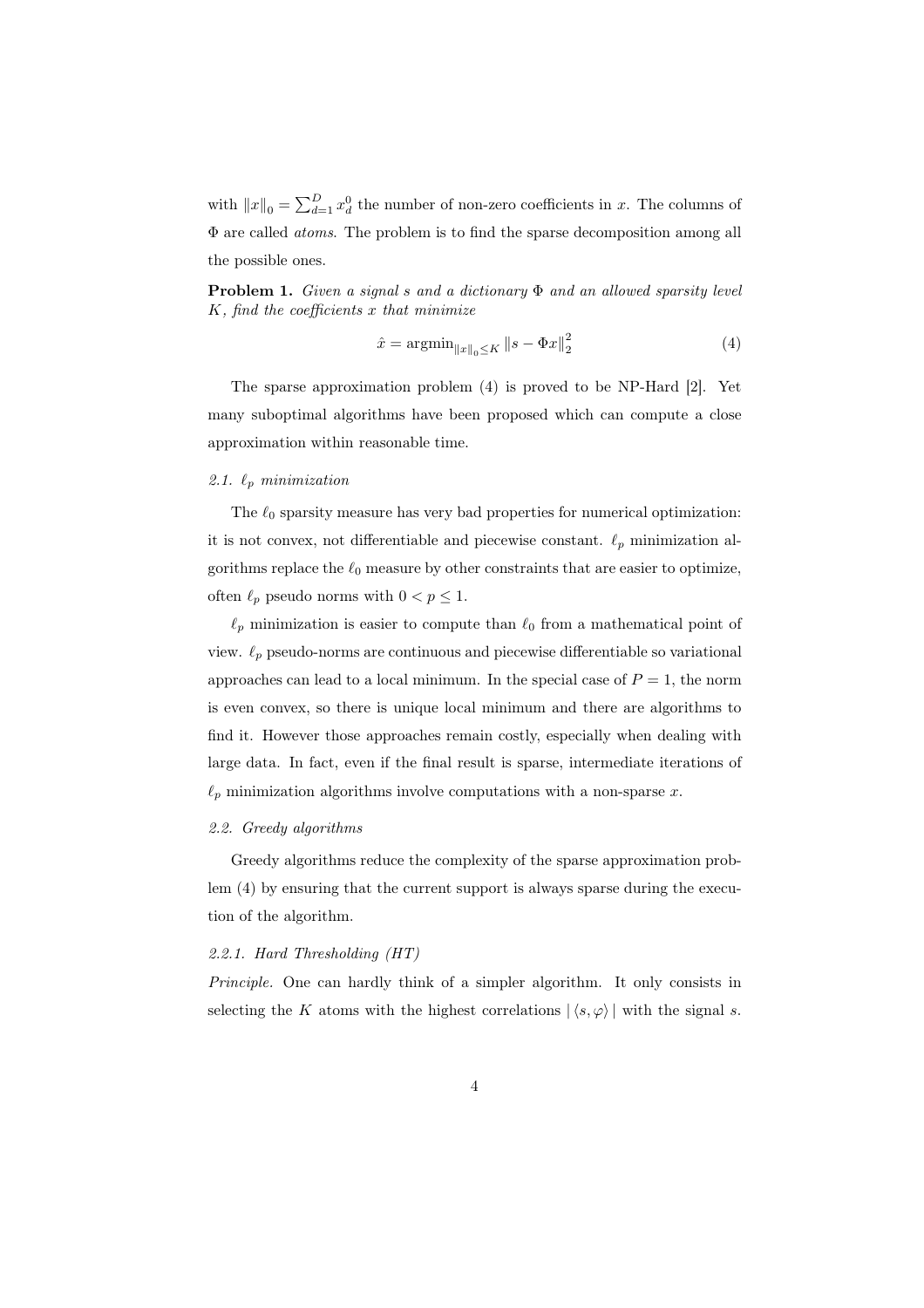The coefficient amplitudes  $x_K$  can then be obtained by projecting the signal s on the selected sub-dictionary  $\Phi_K$ :

$$
\Phi_K^+ = \left(\Phi_K^* \Phi_k\right)^{-1} \Phi_k^* \tag{5}
$$

$$
x_K = \Phi_K^+ s \tag{6}
$$

$$
r = s - \Phi_K x_K \tag{7}
$$

*Weaknesses.* This algorithm does not recover the closest approximation as soon as the dictionary contains atoms with high cross-correlation. This comes from the fact that as all atoms are selected simultaneously, several atoms can model the same component of the signal.

#### *2.2.2. Matching Pursuit (MP)*

*Principle.* MP replaces simultaneous atom selection with sequential atom selection [3]. Only one atom is selected and removed from the signal at each iteration. Algorithm 1 details the process.

Algorithm 1  $x = MP(s, \Phi)$ , K  $r^{(0)} = s$  $\Phi^{(0)}=\emptyset$  $x^{(0)} = 0$ for  $i=1$  to  $I$  do  $\varphi^{(i)} = \operatorname{argmax}_{\varphi \in \Phi} |\langle r^{(i-1)}, \varphi \rangle|$  {best atom selection}  $x^{(i)} = x^{(i-1)} + \langle r^{(i-1)}, \varphi^{(i)} \rangle \delta_{\varphi^{(i)}}$  {coefficient update  $\varphi^{(i)}$ }  $r^{(i)} = r^{(i-1)} - \langle r^{(i-1)}, \varphi^{(i)} \rangle \varphi^{(i)}$  {residual update} end for  $return x^{(I)}$ 

*Weaknesses.* The residual  $r^{(i)}$  is the projection of the previous residual  $r^{(i-1)}$ orthogonally to the selected atom  $\varphi^{(i)}$ . So we have  $r^{(i)} \perp \varphi^{(i)}$  for any *i*. If  $\Phi$ is not orthogonal, then the subtraction of an atom can bring back a correlation with a previously selected atom. So MP can select the same atom several times. Even in the noiseless case, it can take an infinite number of iterations to reach a null residual even though the complete support has already been recovered.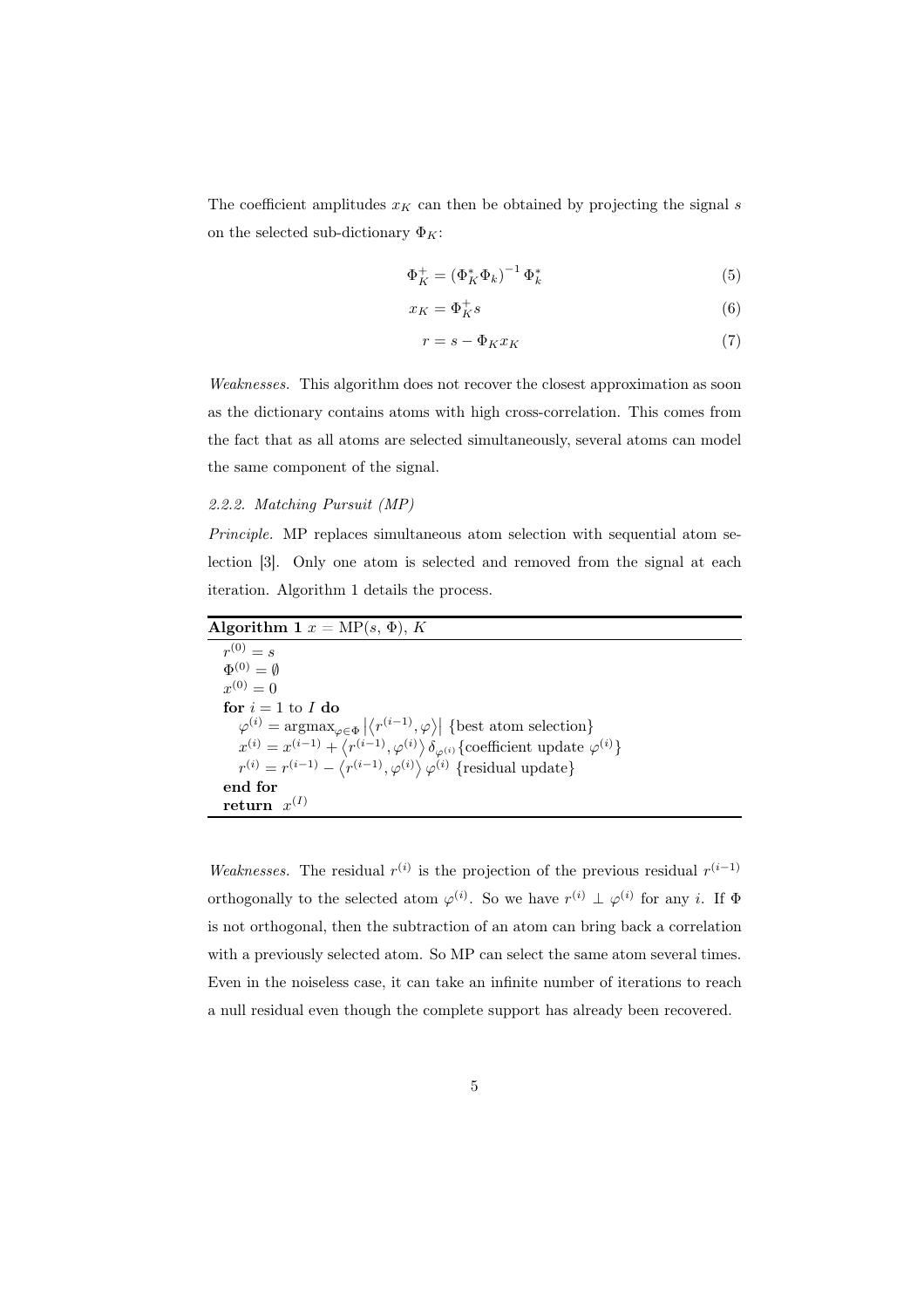#### *2.2.3. Orthogonal Matching Pursuit (OMP)*

*Principle.* OMP prevents selecting the atom twice by ensuring that the residual  $r^{(i)}$  remains orthogonal to *all* the atoms selected so far. Let the sub-dictionary  $\Phi^{(i)} = (\varphi_j)_{1 \leq j \leq i}$ . The residual  $r^{(i)}$  is computed by projecting s (or  $r^{(i-1)}$ , which gives the same result) orthogonally to  $\Phi^{(i)}$  [4]. Algorithm 2 details the process.

Algorithm 2  $x = \text{OMP}(s, \Phi)$ 

| $r^{(0)} = s$                                                                                                         |
|-----------------------------------------------------------------------------------------------------------------------|
| $\Phi^{(0)} = \emptyset$                                                                                              |
| $r^{(0)}=0$                                                                                                           |
| for $i = 1$ to I do                                                                                                   |
| $\varphi^{(i)} = \operatorname{argmax}_{\varphi \in \Phi}  \langle r^{(i-1)}, \varphi \rangle $ {best atom selection} |
| $\Phi^{(i)} = [\Phi^{(i-1)}, \varphi^{(i)}]$                                                                          |
| $\chi^{(i)} = \left(\Phi^{(i)*}\Phi^{(i)}\right)^{-1}\Phi^{(i)*}r^{(i-1)}$ {projection computation}                   |
| $x^{(i)} = x^{(i-1)} + \chi^{(i)}$ {coefficient update}                                                               |
| $r^{(i)} = r^{(i-1)} - \Phi^{(i)} \chi^{(i)}$ {residual update}                                                       |
| end for                                                                                                               |
| return $x^{(1)}$                                                                                                      |

*Weaknesses.* The selections of suboptimal atoms OMP makes are mostly due to to its greedy nature. An atom is selected based only on the residual known at the current iteration. Once it has been selected, there is no way to remove it. This can lead to early selections of suboptimal atoms that will never be corrected.

# *2.2.4. Gradient Pursuit (GP)*

GP replaces the projection step of OMP with a single gradient descent, which leads to an approximate but faster quasi-OMP [5]. The coefficient update  $\chi^{(i)}$ is given by

$$
\chi^{(i)} = -\rho^{(i)} \nabla x^{(i)} \tag{8}
$$

where  $\nabla x^{(i)} = -2\Phi^{(i)*}r^{(i-1)}$  is the gradient of the residual error to minimize in Equation (4) and  $\rho^{(i)}$  the optimal step of this descent:

$$
\rho^{(i)} = \operatorname{argmin}_{\rho \in \mathbf{R}} \left\| r^{(i-1)} - \rho \Phi^{(i)} \nabla x^{(i)} \right\|_2^2 = -\frac{\left\| \Phi^{(i)*} r^{(i-1)} \right\|_2^2}{2 \left\| \Phi^{(i)} \Phi^{(i)*} r^{(i-1)} \right\|_2^2} \tag{9}
$$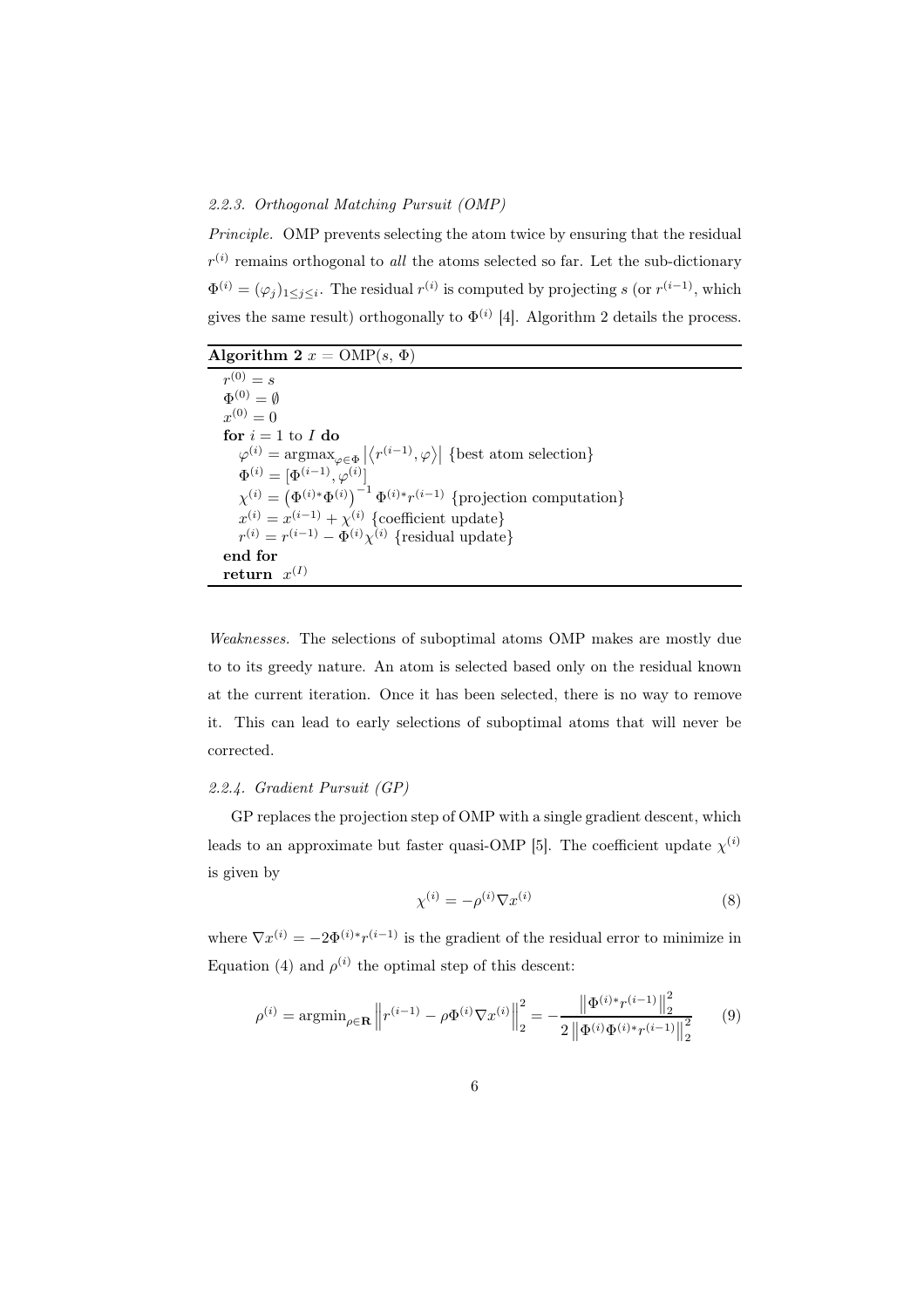#### *2.2.5. More recent algorithms*

With the ongoing trend of compressed sensing, several other sparse approximation algorithms have been recently proposed, with a strong emphasis on theoretical guarantees regarding the stable recovery of sparse vectors  $\boldsymbol{x_{opt}}$  from the observation  $s \approx \Phi x_{opt}$ . They are mentionned here for the sake of completeness, but they can hardly be compared with the algorithm contributed in this paper, since the considered objectives (recovery guarantees rather than speed) and typical data dimensions are somewhat different. These algorithms extend the greedy paradigm with two main features: the addition of backtracking opportunities (in the Pursuit framework, this means being able to remove previously selected atoms from the support), and the selection of multiple atoms at a each iteration, to tentatively improve the resolution of close atoms (instead of taking a poorly informed early decision based only on correlations, one can keep all the good candidate atoms and wait until after the projection to see which one fits the decomposition the best).

*CoSaMP, and Subspace Pursuit.* The CoSaMP algorithm selects 2K atoms at each iteration, then projects the signal over the overall 2K large selection and only keeps the  $K$  atoms with the highest amplitude [6]. This is very close to the Subspace Pursuit (SP) algorithm [7], the main differences being that SP only adds  $K$  new atoms per iterations and that it updates the projection coefficients a second time after removing the low amplitude atoms. CoSaMP has been proven to recover the right support if the dictionary has a quasi-orthonormality property called Restricted Isometry Property (RIP). Each iteration requires an orthogonal projection on a  $2K$  dimension subspace. In theory, the performance guarantees are robust when the orthogonal projection is replaced by a few gradient descent steps, but it has been observed in practice that this can seriously degrade the performance [8]. Between two iterations up to half of the considered atoms can change. It is not clear whether a fast implementation is possible or not, because of the apparent need to repeatedly perform (approximate) orthogonal projections over potentially large collections of atoms.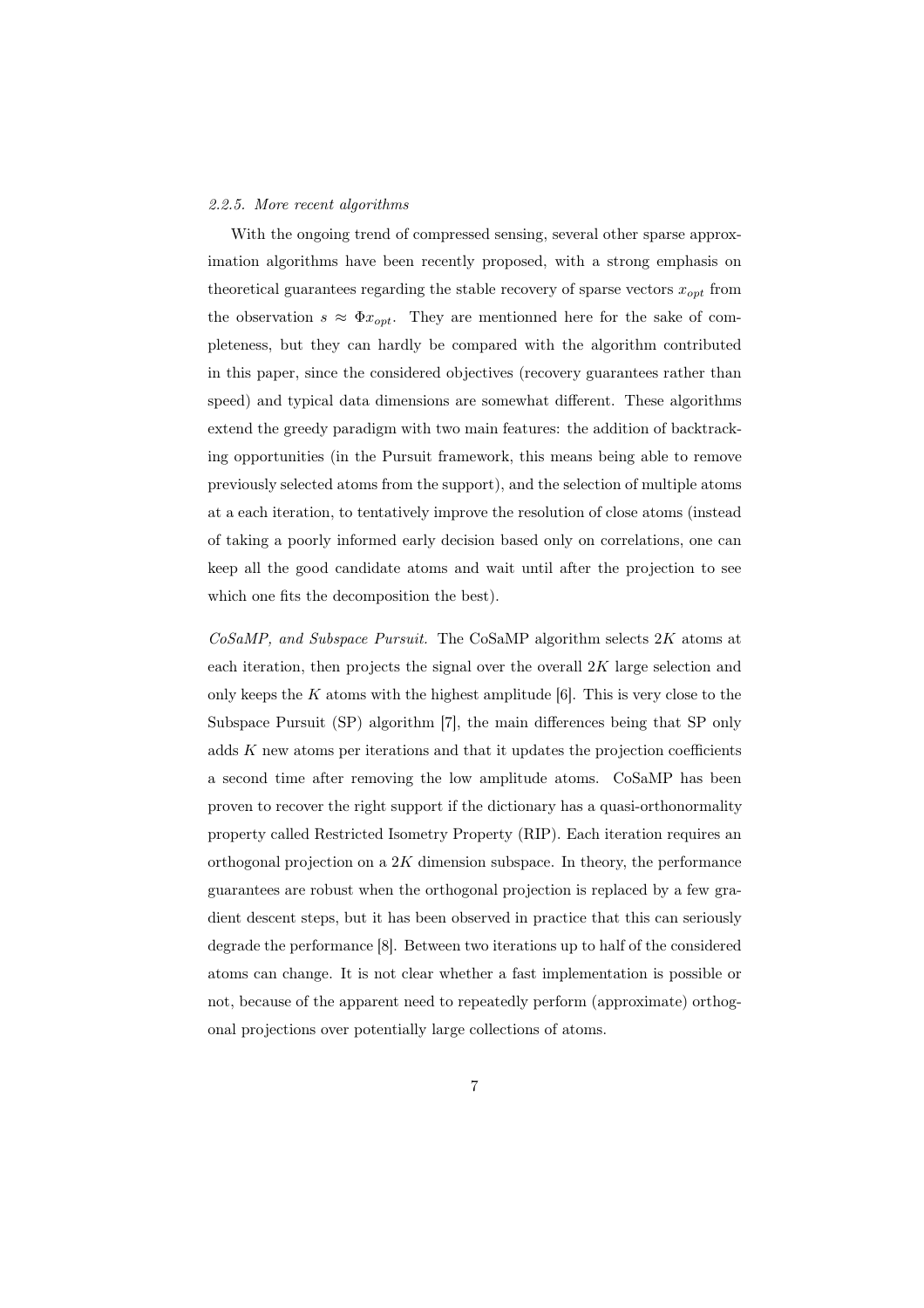*Iterative Hard Thresholding, and GraDeS.* As its name suggests, the Iterative Hard Thresholding (IHT) algorithm [9, 8] performs several successive HT steps. After thresholding, the correlations with the obtained residual are added to the estimated amplitudes of all atoms, then a new iteration begins and the obtained amplitudes are thresholded again. IHT provides the same kind of theoretical guarantees as CoSaMP. The GraDeS (for Gradient Descent with Sparsification) algorithm proposes to relax IHT by adding only a fraction of the correlations at each iteration [10].

# 3. Complexity of existing greedy algorithms

This section summarizes the complexity of the greedy algorithms described in Section 2.2 (excluding those briefly described in subsection 2.2.5) both with arbitrary dictionaries and with structured dictionaries that allow fast transforms. More detailed explanations can be found in AppendixA. The complexity depends on the signal length  $N$ , the number of atoms in the dictionary  $D$ , and the number of non-zero coefficients  $K$ . Under the redundant dictionary and sparse decomposition hypotheses, we have  $K \ll N \ll D$ .

### *3.1. Using general dictionaries*

The cost of each step of HT, MP, OMP and GP is summarized in Table 1. The main observations one can draw from these figures are that:

- the Gram matrix computation is surprisingly more expensive than its inversion;
- the main cost remains the correlation computation in  $O(DKN)$ .

*Gram matrix inversion.* The low cost for inverting the Gram matrix comes from the sparsity hypothesis  $K \ll N$ . An inversion seems more difficult than a simple matrix/vector product, but the size the Gram matrix  $G^{(i)}$  to invert is bounded by  $K \times K$  whereas the sub-dictionary  $\Phi^{(i)}$  can be as large as  $K \times N$ . The Gram matrix is small, but its computation involves scalar products of long vectors.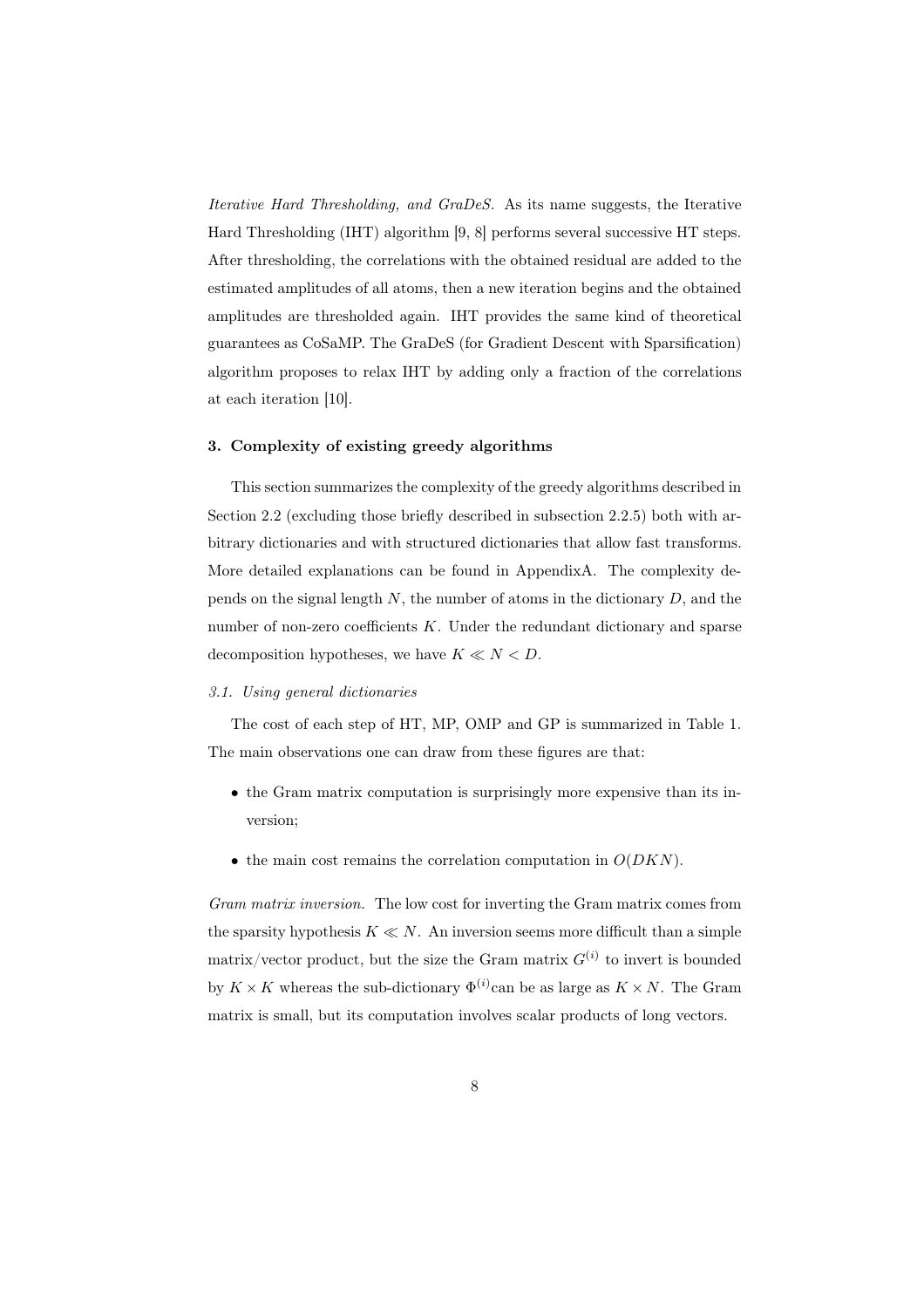| Algorithm                               | Thresholding | MР          | OMP   | GР             |
|-----------------------------------------|--------------|-------------|-------|----------------|
| $\lambda = \Phi^* r$                    | DN           | DΝ          | DN    | DN             |
| $argmax  \lambda $                      | $D \log D$   |             |       |                |
| $G^{(i)} = \Phi^{(i)*}\Phi^{(i)}$       | $K^2N$       |             | iN    | i <sub>N</sub> |
| $\chi = G^{-1} \lambda^{(i)}$           | $K^2$        |             | $i^2$ | i              |
| $r^{(i)} = r^{(i-1)} - \Phi^{(i)} \chi$ | KN           | N           | iN    | iN             |
| Cost per iteration                      | $DN + K^2N$  | DN          | DN    | DN             |
| Number of iterations                    |              | $\gtrsim K$ | K     | $\gtrsim K$    |
|                                         | $DN + K^2N$  |             |       |                |

Table 1: Detailed complexity of greedy algorithms in the general case, depending on the signal length N, number of atoms D and sparsity K, under the hypotheses  $K \ll N < D$ .

*Comparison of MP and OMP.* MP is strictly cheaper than OMP because its selection step is the same and its projection step is simpler. However, in the general case, both MP and OMP projection steps are cheaper than the selection step. So both MP and OMP end up in the same complexity class. As GP complexity lies between GP and OMP, it does not appear to bring any significant gain over OMP in that case.

#### *3.2. Complexity using fast dictionaries*

The application of  $\Phi^*$  during the selection step might be the most expensive step of greedy algorithms in the general case, but in practice this cost is often avoided. There are many known bases that allow fast analysis (application of Φ ∗ ) and synthesis (application of Φ). For example the Fast Fourier Transform can compute both of those operations in  $O(N \log N)$  for a Fourier basis of size  $\boldsymbol{N}.$ 

Let the redundant dictionary  $\Phi$  be a union of such fast bases. Let  $\alpha$  be the number of bases. Then  $D = \alpha N$  and the global cost for analysis and synthesis is  $O(\alpha N \log N) = O(D \log N)$ . This makes the selection step, thus MP, much faster. As the cost remains the same for the OMP projection, it becomes more costly than the selection cost if  $K > \sqrt{D \log N}$ , which might be reached or not depending on the considered data. These results are summarized in Table 2.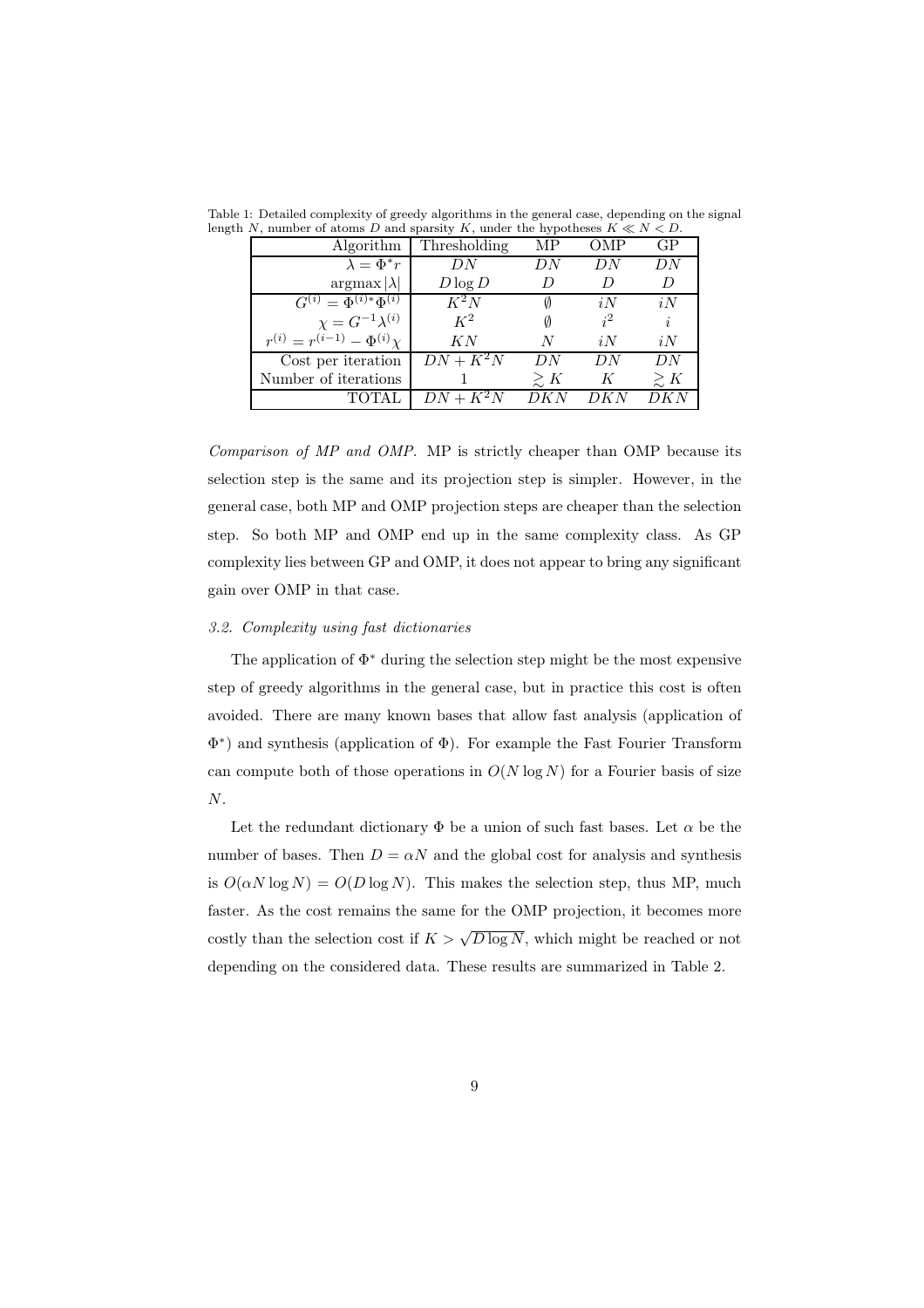| signal length by, number of abolits D and sparsity $K$ , under the hypotheses $K \le N \le D$ . |                 |             |                  |             |
|-------------------------------------------------------------------------------------------------|-----------------|-------------|------------------|-------------|
| Algorithm                                                                                       | HТ              | MР          | <b>OMP</b>       | GP          |
| $\lambda = \Phi^* r$                                                                            | $D \log N$      | $D \log N$  | $D \log N$       | $D \log N$  |
| $argmax  \lambda $                                                                              | $D \log D$      |             |                  |             |
| $G = \overline{\Phi^{(i)*}\Phi^{(i)}}$                                                          | $K \log N$      |             | $i \log N$       | $i \log N$  |
| $\chi = G^{-1} \lambda^{(i)}$                                                                   | $K^2$           |             | $i^2$            |             |
| $r^{(i)} = r^{(i-1)} - \Phi^{(i)} \chi$                                                         | $D \log N$      | N           | $D \log N$       | $D \log N$  |
| Cost per iteration                                                                              | $D\log D + K^2$ | $D \log N$  | $D\log N+i^2$    | $D \log N$  |
| Number of iterations                                                                            |                 | $\gtrsim K$ |                  | $\gtrsim K$ |
| <b>TOTAL</b>                                                                                    | $D\log D + K^2$ | $DK\log N$  | $DK\log N + K^3$ | $DK \log N$ |

Table 2: Detailed complexity for greedy algorithms using a fast dictionary, depending on the signal length N, number of atoms D and sparsity K, under the hypotheses  $K \ll N < D$ .

### *3.3. MPTK: fast MP implementation for shift-invariant dictionaries*

A shift-invariant dictionary is a dictionary made of atoms of size  $L \ll N$ shifted at different positions in the signal. In that case, a scalar product only costs  $O(L)$  to compute. If the dictionary is a union of fast "bases" of L atoms that perform an analysis in  $O(L \log L)$ , then the cost for the whole dictionary analysis is  $O(D \log L)$ .

Moreover, the residual only changes on an interval of length L between two consecutive MP iterations. Let  $supp(\varphi) = [t_{\min}(\varphi), t_{\max}(\varphi)]$  be the support of an atom. Then  $r^{(i)} = r^{(i)}$  outside of supp $(\varphi^{(i)})$ . So any atom with a disjoint support from supp $(\varphi^{(i)})$  has the same correlation with  $r^{(i)}$  and  $r^{(i-1)}$ . So at the selection step of iteration  $i + 1$ , only the correlations of atoms which support overlaps supp $(\varphi^{(i)})$  have to be computed again, the other ones being the same as during the previous iteration  $i$ . The update of the residual is local, which makes the update of the correlations also local. If the atoms of  $\Phi$  have a uniform distribution in time, there are about  $D\frac{L}{N}$  correlations to recompute. So the complete analysis is only performed on the first iteration. After that, only a partial analysis in  $O(L \log L)$  is required. This acceleration is presented in [3].

The highest correlation is also easier to find: if 2 correlations have not changed, then their comparison has not changed either. Comparisons can be stored in a tournament tree. This enables to find the best atom in  $O(\log D)$ and also decreases the storage cost.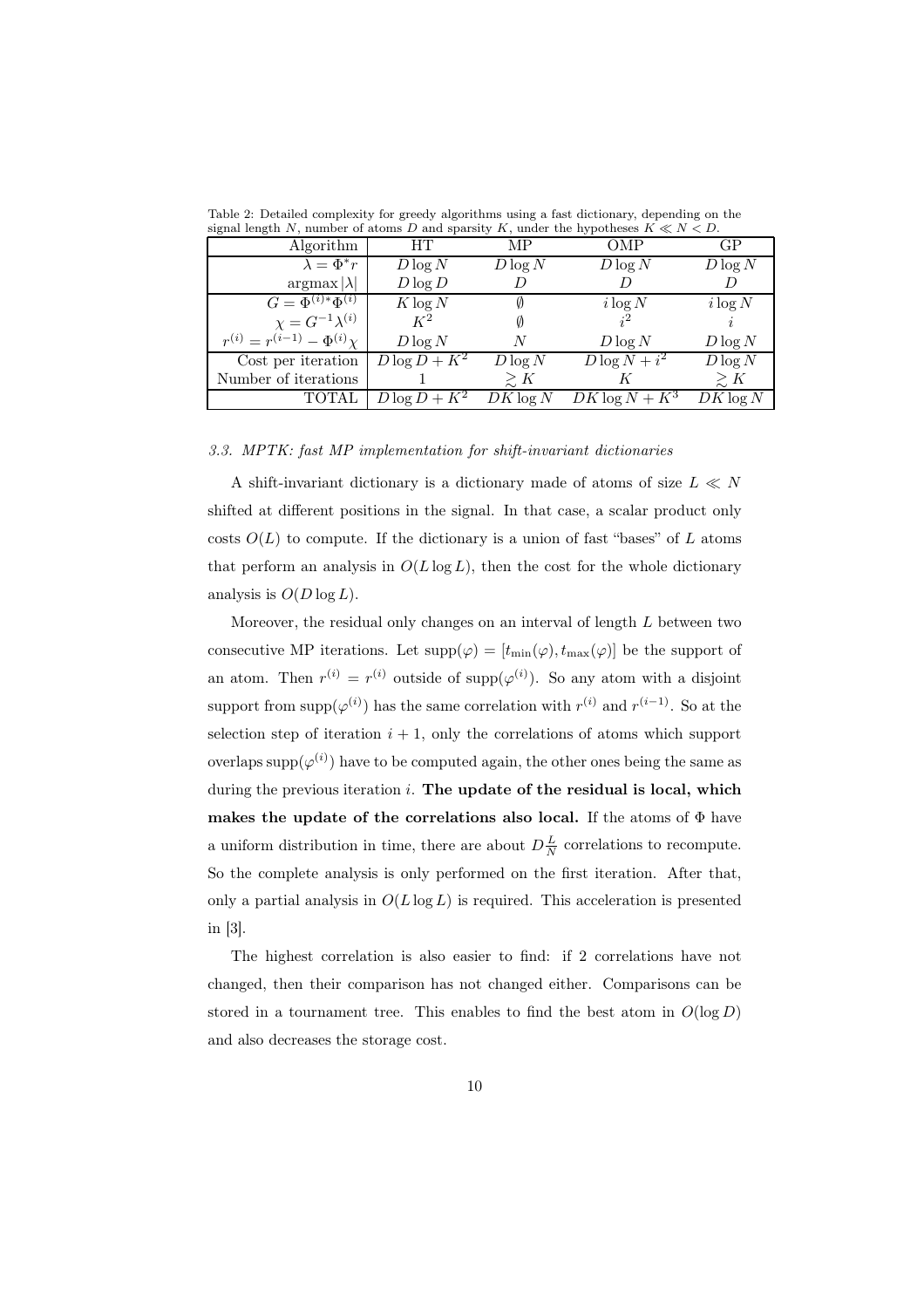These improvement are the core of the MPTK library<sup>1</sup> [1] that decreases the complexity of MP from  $O(DK \log L)$  to  $O((D + KL) \log L)$ .

# *3.4. Conclusion*

The speed gap between MP and OMP gets even wider when working with local dictionaries, as MP can be implemented very efficiently. This article presents a new algorithm called LocOMP that achieves the same approximation quality as OMP while remaining in the complexity class of MPTK when working with local dictionaries. As OMP has structural properties that prevent a fast implementation (see AppendixD for more detail), LocOMP only approaches the behaviour of OMP.

# 4. LocOMP: Local Orthogonal Matching Pursuit

#### *4.1. General description*

The speed gap between MP and OMP for local dictionaries comes from the different costs to compute the correlations  $\Phi^* r$  (see AppendixD for more detail). MP complexity is low because the residual only changes on a short interval of length  $L$  at each iteration. As the cost of an iteration is linked to the length of this interval, this length is the parameter we need to control to obtain a fast algorithm.

LocOMP does so by projecting the residual on a subset of  $\Phi^{(i)}$  that only contains atoms "close" to the last selected atom  $\varphi^{(i)}$  in the time domain. Algorithm 3 describes the simplified process (without the accelerations previously described in Sections 3.3 and AppendixD).

The algorithm uses a function neighbour that computes a *sub-dictionary*  $\Psi^{(i)} \subset \Phi^{(i)}$  on which the residual is to be projected.  $\Psi^{(i)}$  of course contains the last selected atom  $\varphi^{(i)}$ . Different possible choices for neighbour define a gradual progression from MP to OMP:

• MP is given by the choice  $\Psi^{(i)} = \varphi^{(i)}$ ;

<sup>1</sup>http://mptk.irisa.fr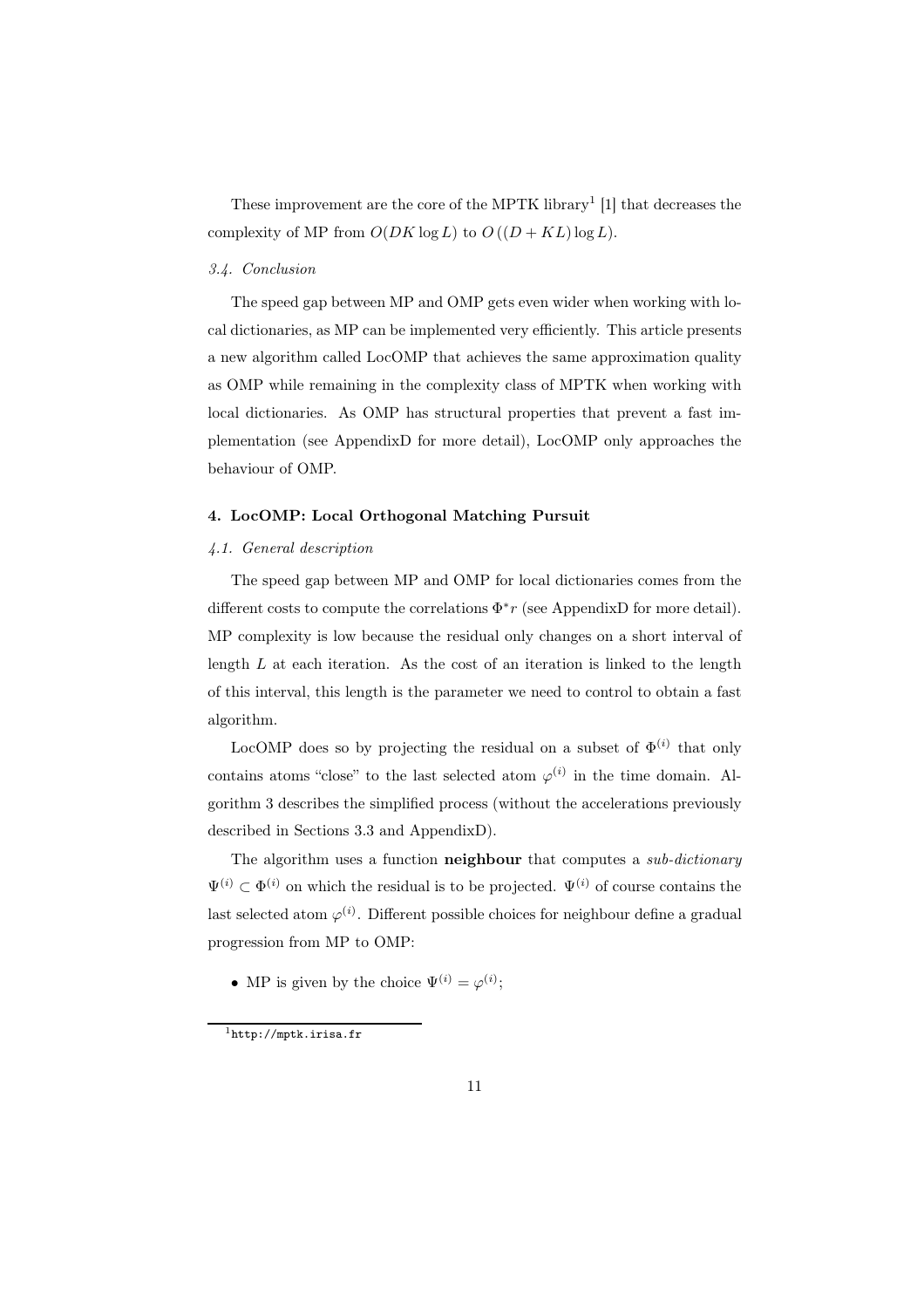• OMP is given by the choice  $\Psi^{(i)} = \Phi^{(i)}$ .

The sub-dictionary  $\Psi^{(i)}$  will generally not contain all the atoms of  $\Phi^{(i-1)}$  that would need a coefficient update in  $OMP$ , so LocOMP is only an approximation of OMP.

Algorithm 3  $x = \text{LocOMP}(s, \Phi)$  $r_0 = s$  $\Phi_0 = \emptyset$  $x_0 = 0$ for  $i = 1$  to  $I$  do  $\varphi^{(i)} = \operatorname*{argmax}_{\varphi \in \Phi} \left| \left\langle r^{(i-1)}, \varphi \right\rangle \right|$  {best atom selection}  $\Phi^{(i)} = \Phi^{(i-1)} \cup \varphi^{(i)}$  $\Psi^{(i)} = \text{neighbour}(\mathbf{\Phi}^{(i)}, \varphi^{(i)})$  {sub-dictionary selection}  $\chi^{(i)} = (\Psi^{(i)*} \Psi^{(i)})^{-1} \Psi^{(i)*} r^{(i-1)} \text{ }$  {projection}  $x^{(i)} = x^{(i-1)} + \chi^{(i)}$  {coefficient update}  $r^{(i)} = r^{(i-1)} - \Psi^{(i)} \chi^{(i)}$  {residual update} end for  ${\bf return} \;\; x^{(i)}$ 

# *4.2. LocGP algorithm*

LocGP selects a sub-dictionary as LocOMP does, then updates the coefficients with a single gradient descent as GP does instead of a complete leastsquare minimization. It is detailed in Algorithm 4.

| Algorithm 4 $x = \text{LocGP}(s, \Phi)$ |  |  |  |  |  |  |
|-----------------------------------------|--|--|--|--|--|--|
|-----------------------------------------|--|--|--|--|--|--|

| $r_0 = s$                                                                                                                          |
|------------------------------------------------------------------------------------------------------------------------------------|
| $\Phi_0 = \emptyset$                                                                                                               |
| $x_0=0$                                                                                                                            |
| for $i = 1$ to I do                                                                                                                |
| $\varphi^{(i)} = \text{argmax}_{\omega \in \Phi}  \langle r^{(i-1)}, \varphi \rangle $ {best atom selection}                       |
| $\Phi^{(i)} = \Phi^{(i-1)} \cup \varphi^{(i)}$                                                                                     |
| $\Psi^{(i)} =$ neighbour $(\Phi^{(i)}, \varphi^{(i)})$ {sub-dictionary selection}                                                  |
| $\chi^{(i)} = \frac{\ \Psi^{(i)*}r^{(i-1)}\ ^2}{\ \Psi^{(i)}\Psi^{(i)*}r^{(i-1)}\ ^2} \Psi^{(i)*}r^{(i-1)}$ {Gradient computation} |
| $x^{(i)} = x^{(i-1)} + \chi^{(i)}$ {coefficient update}                                                                            |
| $r^{(i)} = r^{(i-1)} - \Psi^{(i)} \chi^{(i)}$ {residual update}                                                                    |
| end for                                                                                                                            |
| return $x^{(i)}$                                                                                                                   |

As a side effect of the neighbourhood selection, the Gram matrix to invert at each iteration is very small, only a  $O(\frac{iL}{N})$  square. Thus there is little speed gain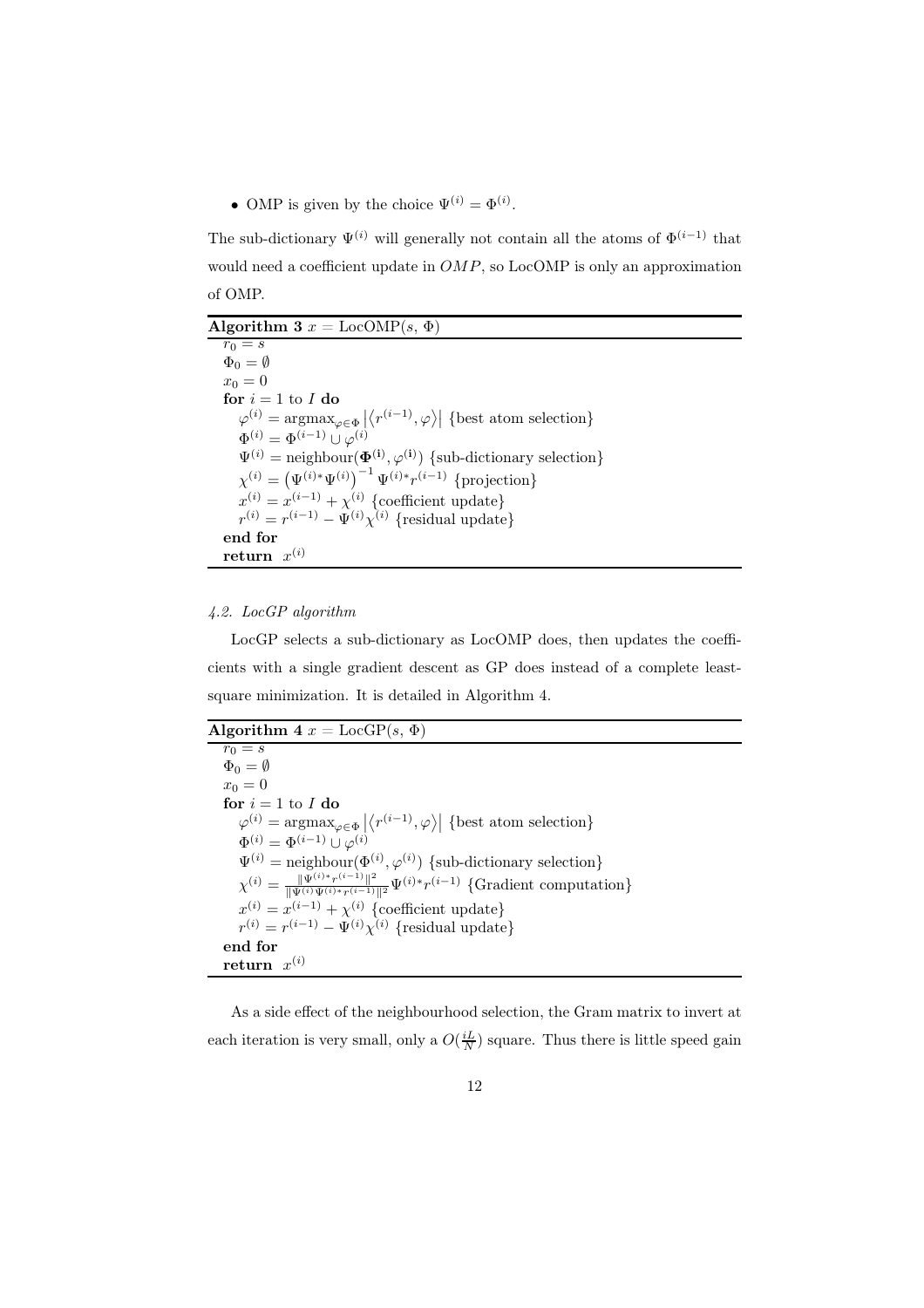to expect in the application of a faster projection. However we will see in Section 8.1 that LocGP has other appealing properties for practical implementation.

# *4.3. Complexity*

As for MPTK the first iteration is expensive: it requires a full correlation computation in  $O(D \log L)$ . Let  $T \geq L$  be the length of the interval over which the residual changes at each iteration. For any iteration  $i > 1$ , the selection step only requires the correlation computation of  $r^{(i-1)}$  with  $\alpha(T + 2L - 2)$  atoms of  $\Phi$ , which can be performed in  $O(\alpha T \log L)$ . Then the search for the highest correlation is done as in MPTK and the Gram matrix computation  $G^{(i)}$  as in OMP (a faster computation for local dictionaries is described in AppendixD). The sub-matrix  $\Psi^{(i)} \Psi^{(i)}$  is then extracted from  $G^{(i)}$ . It contains about  $i\frac{T}{N}$ atoms. We chose to use a complete conjugate gradient descent to solve the projection problem for a cost in  $O\left(i^2 \frac{T^2}{N^2}\right)$  $\frac{T^2}{N^2}$ <sup>2</sup>. Finally the residual update can be performed in  $O(T \log L)$ .

If the algorithm is only run for a few iterations, then the main cost is the cost  $O(D \log L)$  of the first iteration, as for MPTK. If run for a large number of iterations, the main cost becomes the correlation computation time in  $O(T \log L)$ per iteration.  $T$  has to remain close to  $L$  to ensure that  $LocOMP$ complexity remains close to that of MP. Those results are summarized in Table 3.

# 5. Selection of the sub-dictionary  $\Psi^{(i)}$

The choice of  $\Psi^{(i)}$  controls both the quality of the approximation and the cost of LocOMP. It has to contain many atoms to provide a good approximation while keeping the length of the residual change  $T = |\text{supp}(\Psi^{(i)})|$  small.

# 5.1. Choosing supp $(\Psi^{(i)})$  is choosing  $\Psi^{(i)}$

As the cost of LocOMP mostly depends on  $T$ , the objective of the subdictionary selection is to select as many atoms as possible in a given resid-

<sup>&</sup>lt;sup>2</sup>Pati's inversion method cannot be applied because the selected sub-dictionary  $\Psi^{(i)}$ changes at each iteration.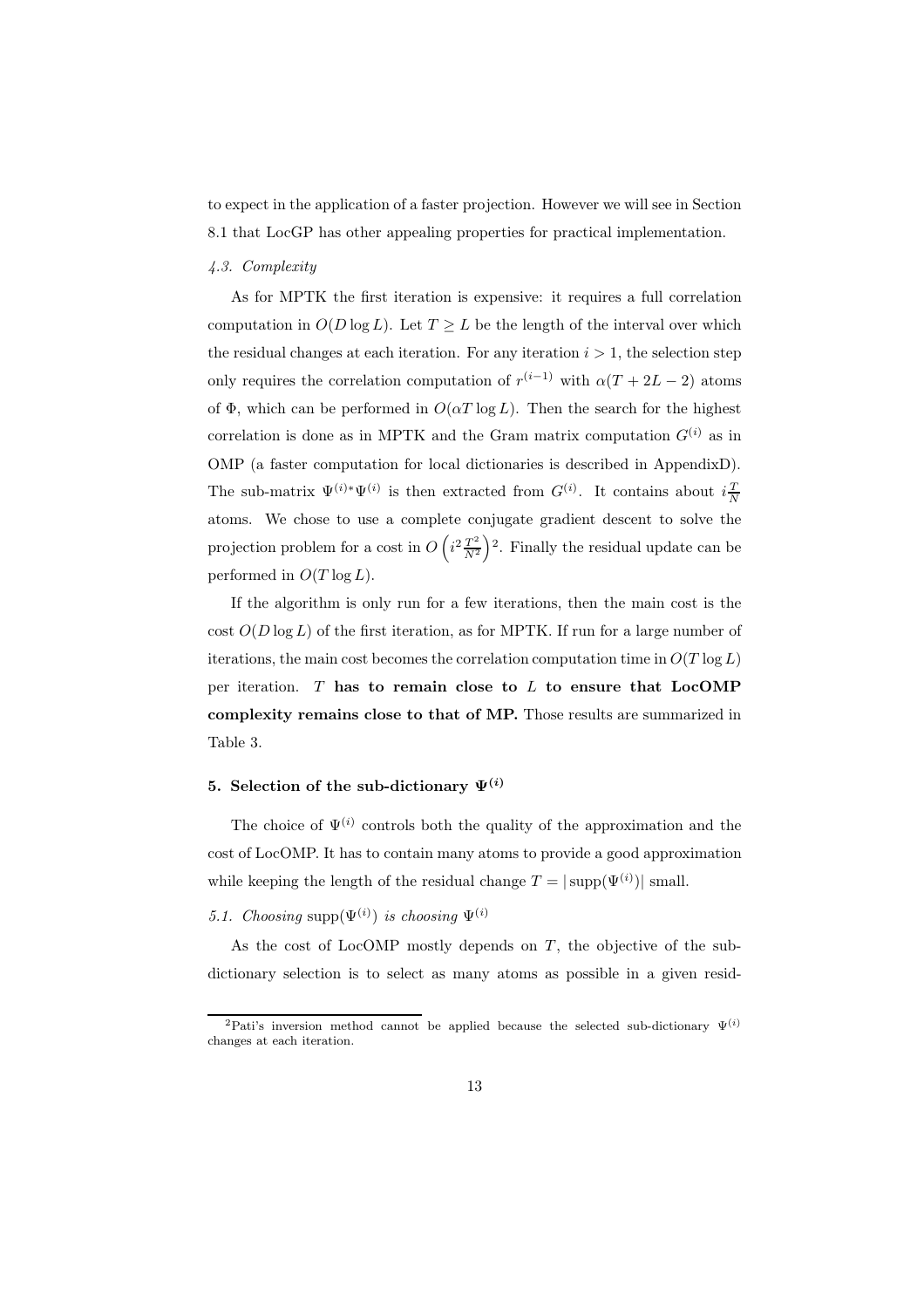| Algorithm                                        | <b>MPTK</b>          | OMP                            | LocOMP/LocGP         |
|--------------------------------------------------|----------------------|--------------------------------|----------------------|
| $\lambda(1) = \Phi^* \overline{s}$               | $D \log L$           | $D \log L$                     | $D \log L$           |
| $m^{(1)} = \arg\max  \lambda^{(1)} $             | D                    | D                              |                      |
| $\overline{\lambda^{(i)}} = \Phi^* r^{i-1}$      | $\alpha L \log L$    | $D \log L$                     | $\alpha T \log L$    |
| $m^{(i)} = \arg\max  \lambda^i $                 | log(D)               | D                              | log(D)               |
| $\Phi^{(i)} = \Phi^{(i-1)} \cup {\varphi^{(i)}}$ |                      | $\log i$                       | $\log i$             |
| $G^{(i)} = \Phi^{(i)*} \Phi^{(i)}$               |                      | $L \log L$                     | $L \log L$           |
| $\Psi^{(i)}$ selection                           |                      |                                | $\log i$             |
| $\chi^{(i)} = \Psi^{(i)+} r^{(i-1)}$             |                      | $\frac{i^2L}{N}$               | $i^2T^2$<br>$N^2$    |
| $r^{(i)} = r^{(i-1)} - \Psi^{(i)} \chi^{(i)}$    |                      | $D \log L$                     | $T \log L$           |
| Cost per iteration                               | $\alpha L \log L$    | $D\log L + \frac{i^2L}{N}$     | $T \log L$           |
| TOTAL                                            | $\alpha(N+KL)\log L$ | $K^{\sigma}L$<br>$DK \log L +$ | $\alpha(N+TK)\log L$ |

Table 3: Detailed complexity of MP, OMP and LocOMP with fast local dictionaries, depending on the signal length N, number of atoms D and sparsity K, under the hypotheses  $K \ll N < D$ and  $L \ll N.$ 

ual change interval. If the residual change interval is fixed to be  $I =$  $[t_{\min}, t_{\max}]$ , then the best possible sub-dictionary is the exhaustive  $\text{sub-dictionary }\hat{\Psi}^{(i)}$  that contains all the atoms of  $\Phi^{(i)}$  whose support is included in I. Any other admissible sub-dictionary  $\Psi$  contains less atoms than  $\hat{\Psi}^{(i)}$ , so it provides a worse approximation for an equivalent computation cost. So one only has to select an time interval I around the last selected atom. Then we define the sub-dictionary

$$
\Psi^{(i)} = \left\{ \varphi \in \Phi^{(i)} | \operatorname{supp}(\varphi) \subseteq I \right\} \tag{10}
$$

# *5.2. Choice of* I

*Monoscale case.* The selected sub-dictionary  $\Psi^{(i)}$  should at least contain all the atoms of  $\Phi^{(i-1)}$  correlated with the last atom  $\varphi^{(i)}$  to ensure a behaviour close to that of OMP. If this is not the case, it could happen that two correlated atoms are never selected together, so their correlation is neglected for the whole algorithm.

In this work, we chose the smallest choice of  $I$  that ensures this property:  $I = [t_{\min}(\varphi^{(i)}) - L + 1, t_{\max}(\varphi^{(i)}) + L - 1]$ . Then the subdictionary  $\Psi^{(i)}$  is the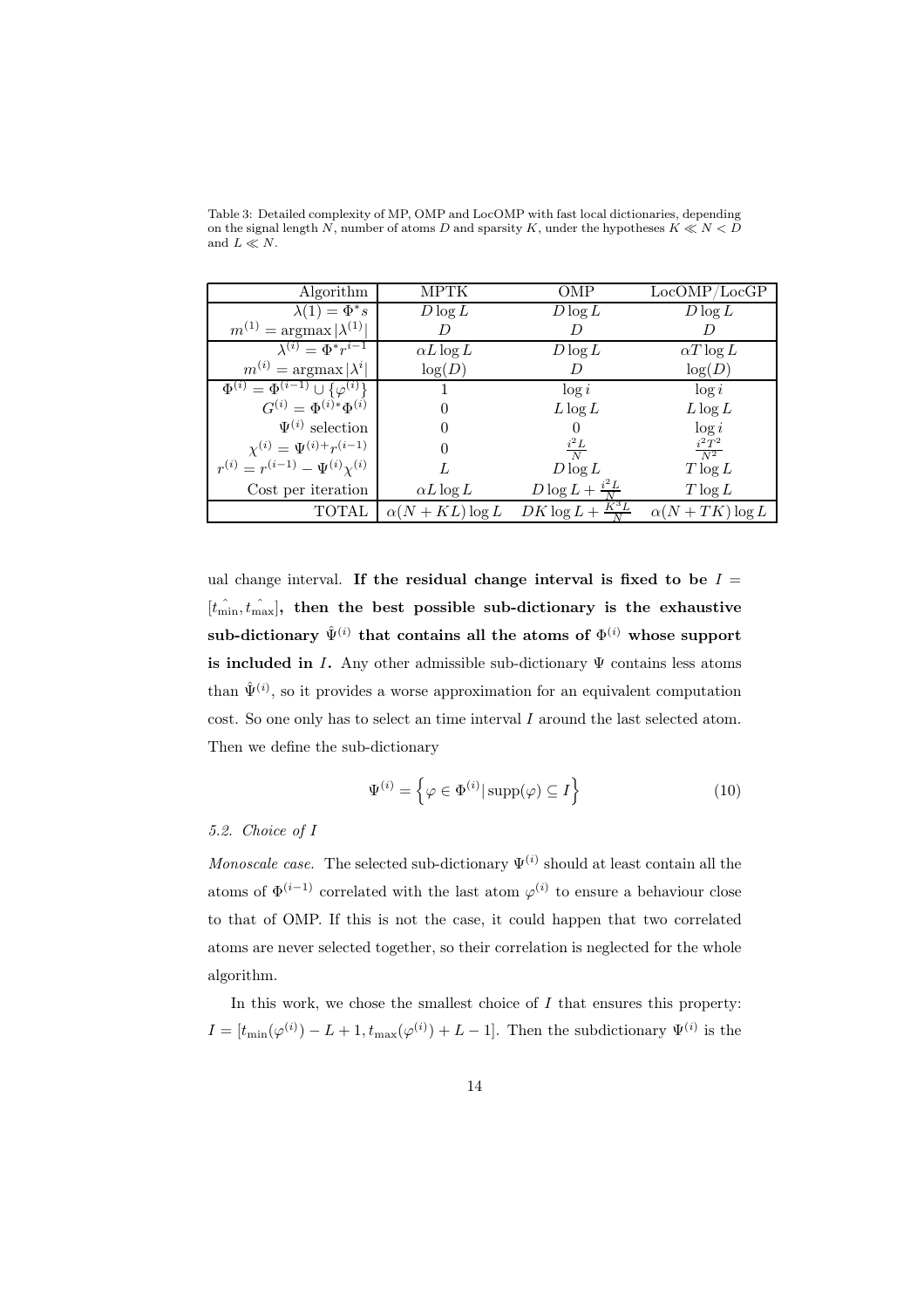

Figure 1: Selection of the sub-dictionary  $\Psi^{(i)}$ . All the atoms of  $\Phi^{(i)}$  that overlap the last atom  $\varphi^{(i)}$  are kept. The residual only changes on an interval of length  $T \leq \leq 3L - 2$ .

set of all atoms belonging to  $\Phi^{(i-1)}$  that overlap  $\varphi^{(i)}$ , plus  $\varphi^{(i)}$  itself, as shown in Figure 1. The maximal length of the residual change is  $T = 3L - 2$ . This choice should lead to LocOMP being  $\frac{5}{3}$  more costly than MP.

*Multiscale case.* So far we have considered that all atoms have the same support length L. However sparsity is commonly used as a regularization criterion for multiscale models. For example the dictionary can be a union of Gabor bases with different window length  $L_1$ ,  $L_2$ ,... These models are frequently used in music processing when one needs fine frequency definition for the stationary parts and fine temporal definition for the transient parts.

With a multiscale dictionary, when a large scale atom is selected, then all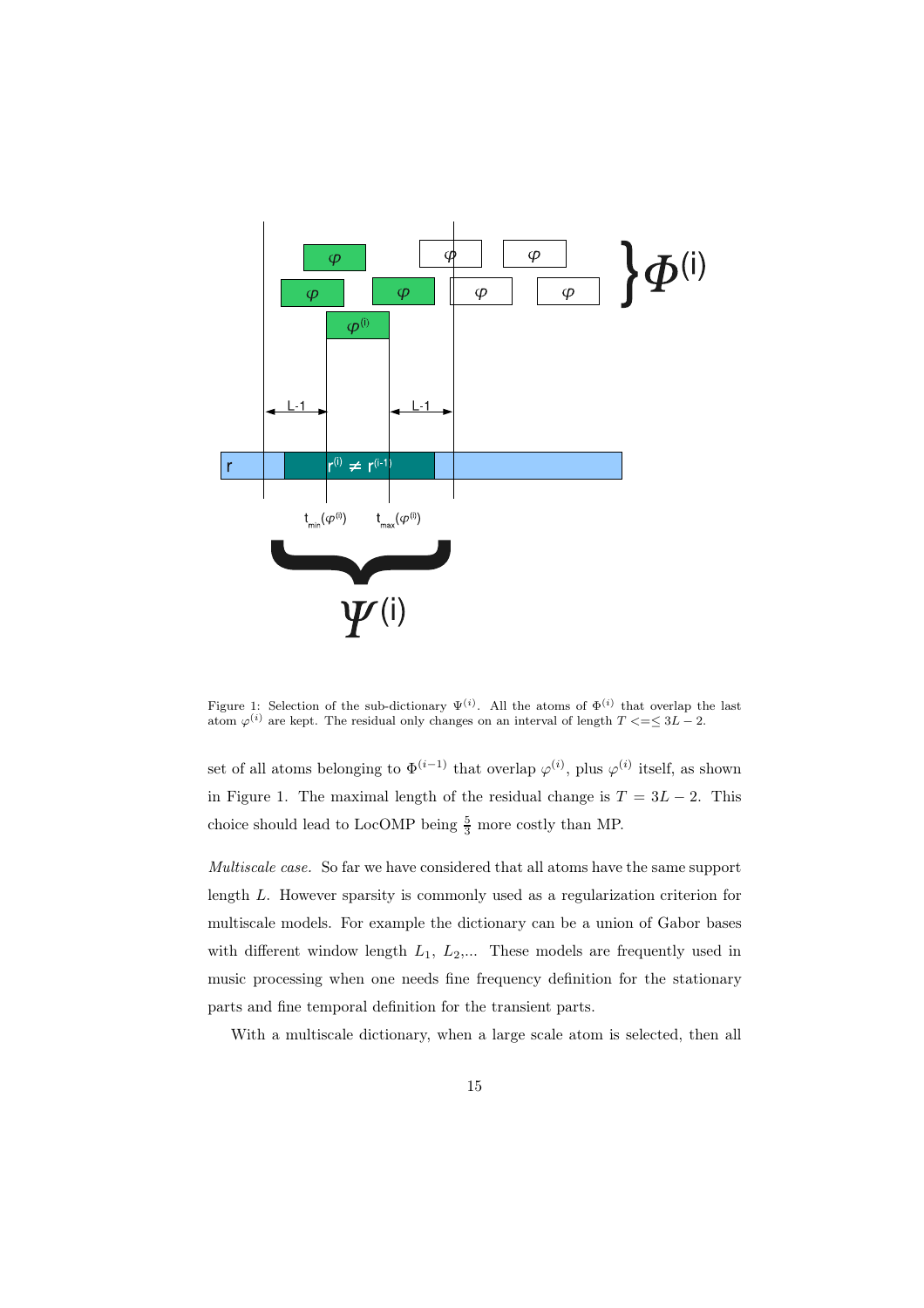short scale atoms that are inside its support must be selected too even if they do not overlap the last selected atom  $\varphi^{(i)}$ . This makes the computation of optimal boundaries for  $I$  more difficult. It requires to:

• find the beginning of the earliest atom that overlaps with  $\varphi^{(i)}$ 

$$
t_{\min} = \min\{t_{\min}(\varphi)|\varphi \in \Phi^{(i)} \land t_{\max}(\varphi) > t_{\min}(\varphi^{(i)})\}
$$

• find the end of the latest atom that overlaps with  $\varphi^{(i)}$ 

$$
\tilde{t_{\max}} = \max\{t_{\max}(\varphi)|\varphi \in \Phi^{(i)} \land t_{\min}(\varphi) < t_{\max}(\varphi^{(i)})\}
$$

• extract all atoms of  $\Phi^{(i)}$  whose support is included in  $[t_{\min}, t_{\max}]$ .  $\Psi^{(i)}$  can contain short atoms that do not overlap with  $\varphi^{(i)}$ , as shown in Figure 2.

In this work, we rather chose simple, data-independent boundaries that are looser but easier to compute. Let  $L$  be the largest scale in the dictionary. Then we define  $I$  as:

$$
I = [t_{\min}(\varphi^{(i)}) - L + 1, t_{\max}(\varphi^{(i)}) + L - 1]
$$
\n(11)

$$
\supseteq [\tilde{t}_{\min}, \tilde{t}_{\max}] \tag{12}
$$

The two intervals are equal if there are L-scale atoms in  $\Phi^{(i-1)}$  that only overlap with  $\varphi^{(i)}$  for 1 sample. If there are no short-scale atoms close to  $t_{\min}$  or  $t_{\max}$ , then the intervals can also select the same sub-dictionary  $\Psi^{(i)}$  even though they are different.

# 6. Experimental results

We evaluated LocOMP and LocGP to support our asymptotic complexity evaluations to measure their approximation quality compared to MP and OMP. We compared MATLAB implementations of the algorithms MP, LocGP, LocOMP, GP and OMP. We chose to recode all the algorithms instead of using the much faster MPTK to set all the algorithms on an equal footing.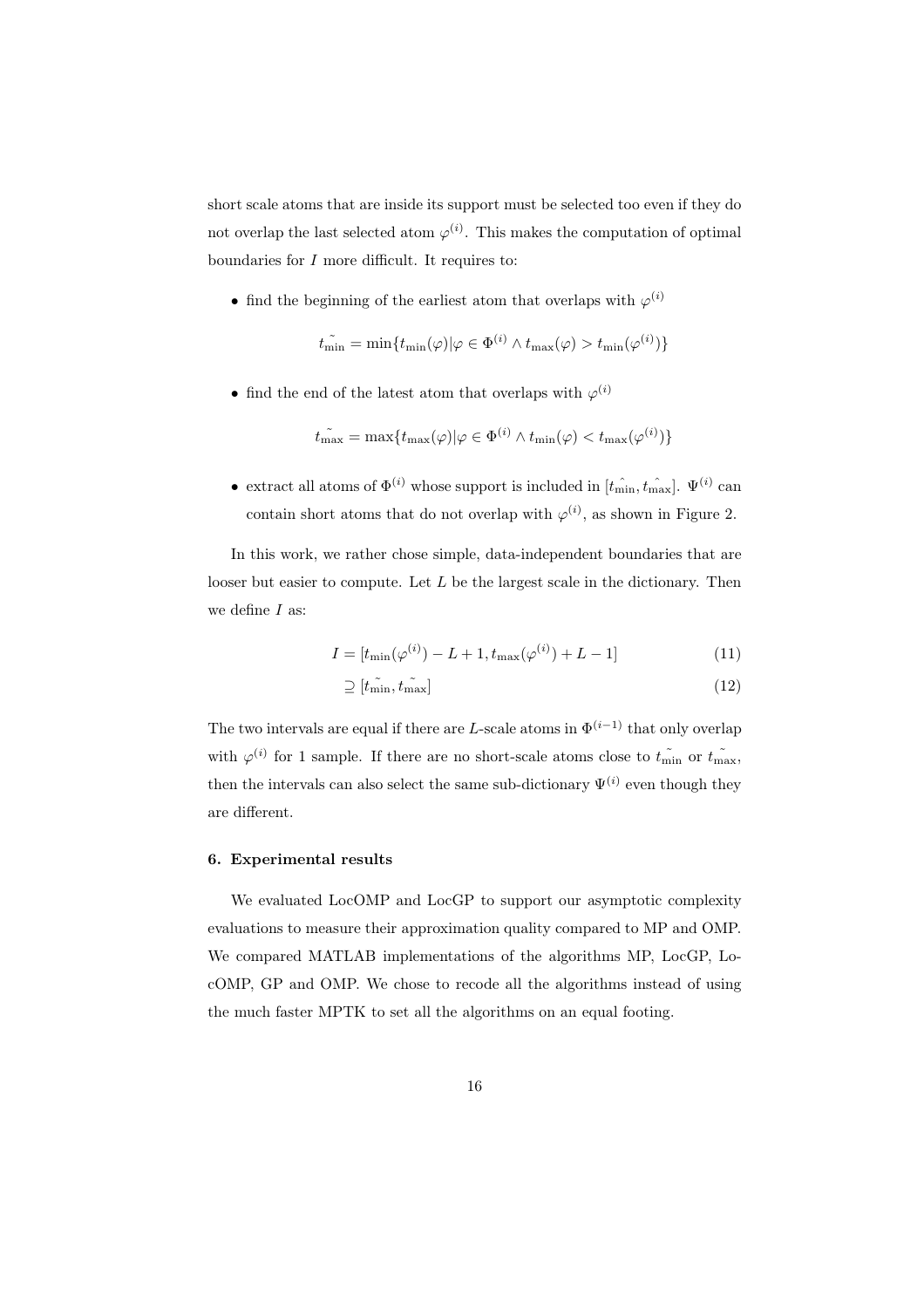

Figure 2: Selection of the sub-dictionary  $\Psi^{(i)}$  with a multiscale dictionary. The short atom  $\varphi^{(\vec{c})}$  is uncorrelated with the last atom  $\varphi^{(i)}$ , but it is kept anyway because its support its inside the support of the large kept atom  $\varphi^{(d)}$ .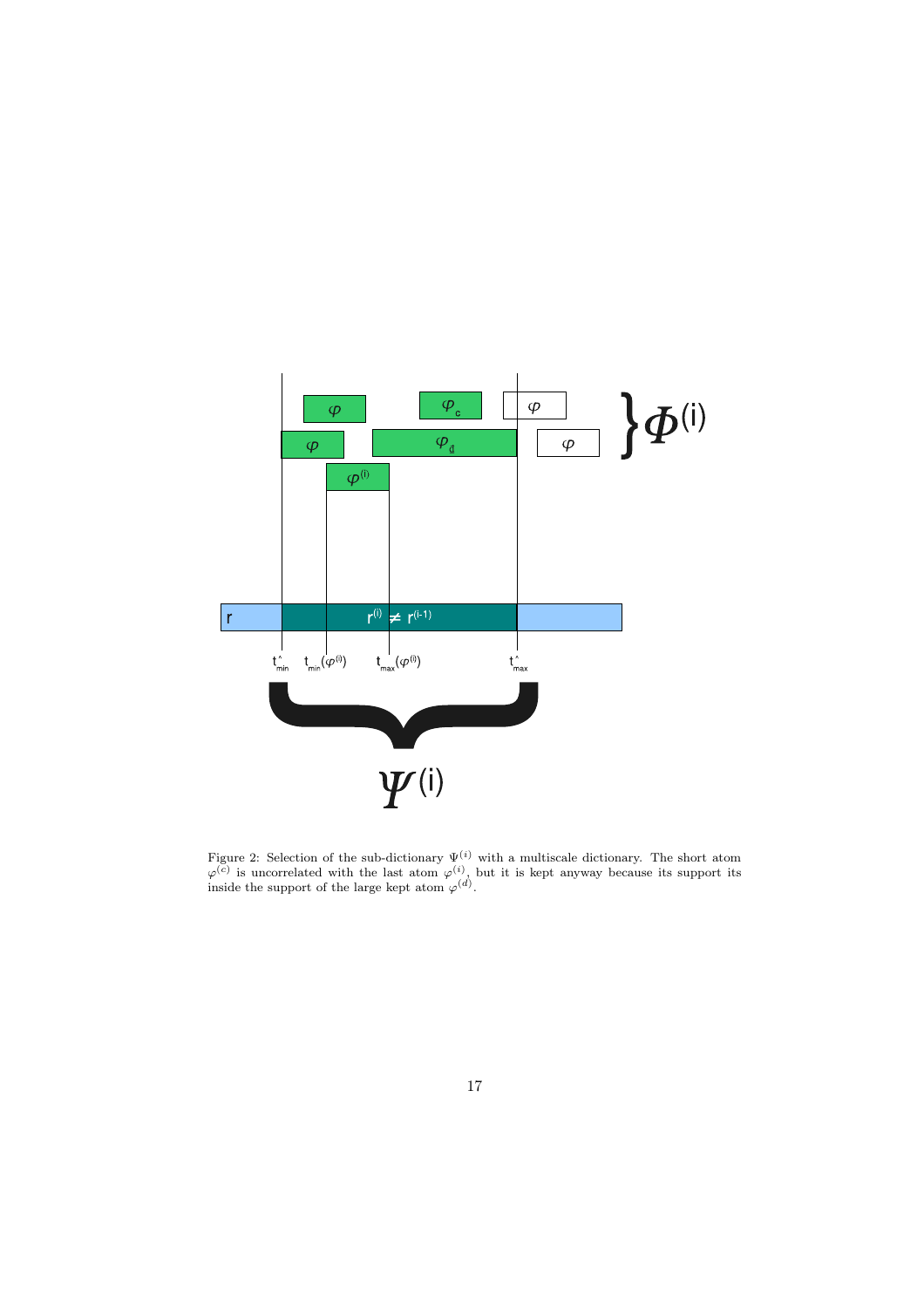#### *6.1. Protocol*

The great cost of OMP restricts the dimensions that can be handled. We chose a 1 minute music extract from the RWC base [11]. This extract was downsampled to 8000Hz, which makes a signal length of  $N = 480000$  samples. The dictionary was a fully shift-invariant MDCT dictionary of scale  $L = 32$ . It contains about  $D = 15.10^6$  atoms.

All algorithms were run for  $I = 20000$  iterations.

#### *6.2. Effective computation time*

Figure 3 plots the cumulated computation time needed by each algorithm depending on the number of iterations. One can clearly see that OMP and GP are much slower than MP, LocGP and LocOMP. The figures had to be plotted in log − log scale so that all curves fit in the same plot.

It took about 5 days to global projection algorithms (OMP et GP) to complete the 20000 iterations whereas MP finished its run in only 10 minutes and both LocOMP and LocGP only required about 15 minutes. This confirms numerically that LocOMP remains in the same order of cost as MP.

The slope of the curves towards the first iteration also provides interesting insight. The curves of local algorithms start horizontally because the first iteration is much more expensive than the other ones. So the cost to run one iteration or a few ones is almost the same.

For global projection algorithms the slope towards the first iteration shows a linear behaviour in the log / log coordinates: at the beginning of the algorithm, OMP or GP have almost nothing else to do than recomputing the correlations again and again. When  $i$  grows, the projection step becomes more noticeable and the curves drift above their initial tangent. This tangent is a lower bound for the cost of global projection algorithms: even if one could compute the projection at no cost, a global algorithm could not cost less. This confirms the interest of local updates.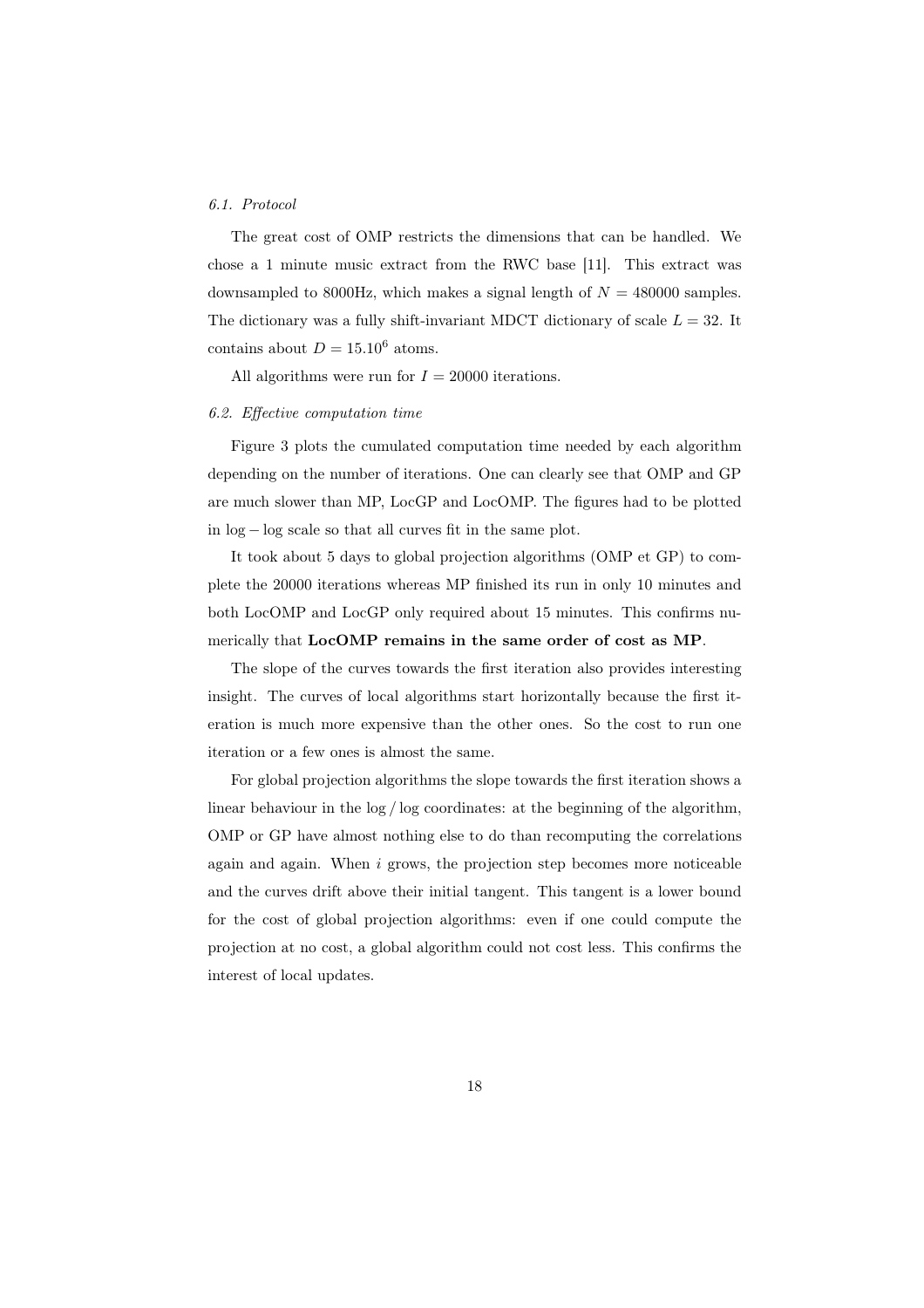

Figure 3: Cumulated computation time spent by different algorithms depending on the iteration. Local algorithms (MP, LocOMP and LocGP) are much faster than global ones (OMP and GP). The LocOMP and LocGP curves cannot be told apart on this plot, neither can OMP and GP. The dashed tangent is the lower bound for any algorithm that computes the correlations at each iteration.

#### *6.3. Approximation quality*

Figures 4 show the approximation quality defined as

$$
SNR^{(i)} = -10 \log \frac{\left\| r^{(i)} \right\|_2^2}{\left\| s \right\|_2^2} \tag{13}
$$

depending on the iteration.

The different curves are hard to distinguish on the original curve (left). Only MP seems to provide significantly lower quality, all other curves are mixed.

To get a closer look, we used OMP, that is presumably the best performing algorithm under this experiment, as a reference. The right curve shows the difference between the SNR achieved by OMP and the SNR achieved by each algorithm. One can see that the final loss of MP is equal to 0.6dB. LocOMP ends up 0.01dB lower than OMP and LocGP 0.09dB lower. OMP and GP achieved the same quality on this experiment.

This confirms that the local update strategy, which only *approximates* OMP, can provide almost as good performance as the much more expensive, complete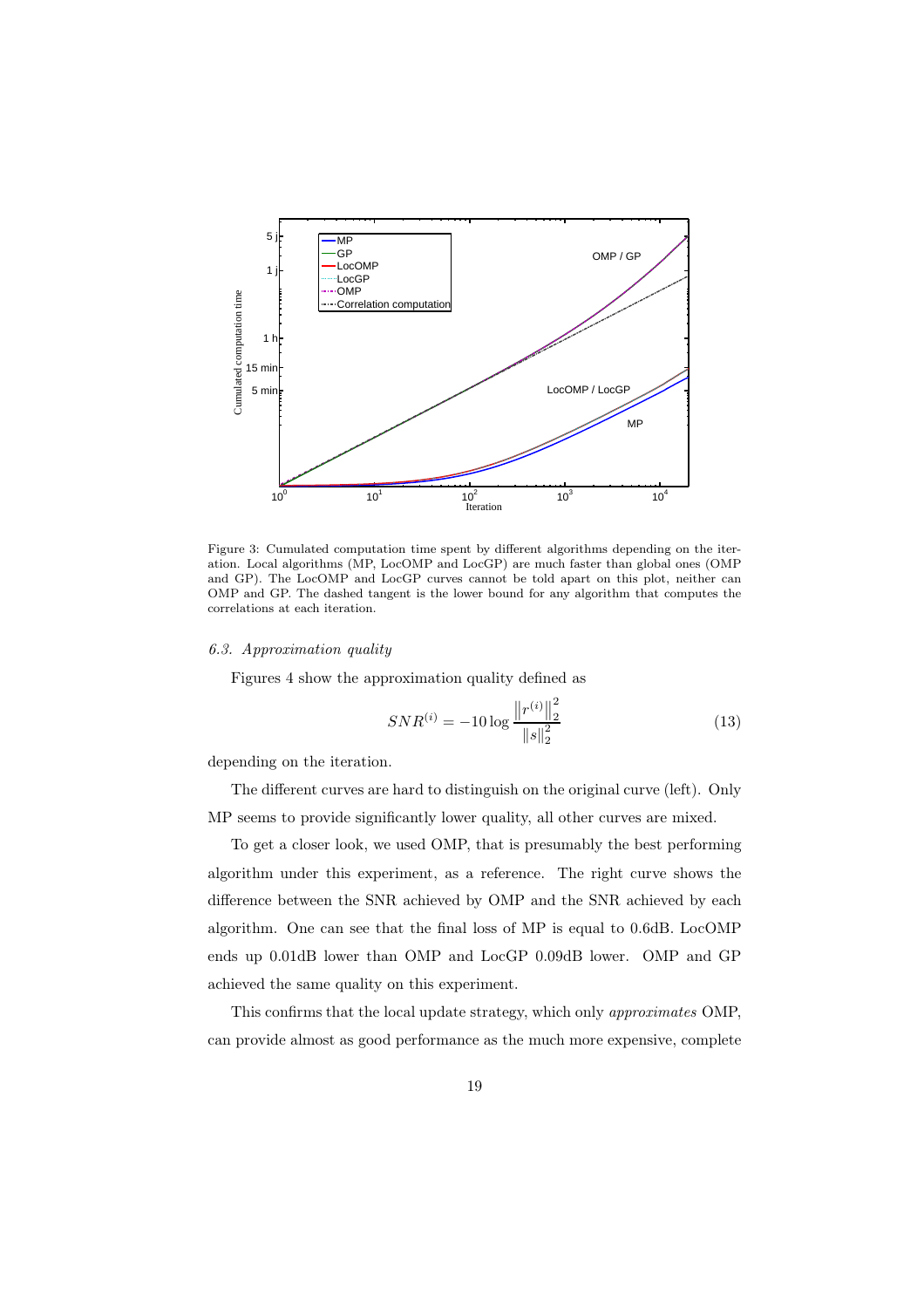

Figure 4: Approximation SNR obtained by several algorithms depending on the iteration. All the algorithms perform similarly apart from MP. The right plot shows the SNR loss compared to OMP.

OMP, while remaining in the order of complexity of MP. The higher quality loss of LocGP compared to LocOMP is still not explained. The algorithmic link is the same between OMP and GP on one side and LocOMP and LocGP on the other side. As OMP and GP share the same behaviour, one could expect LocOMP and LocGP to do the same.

On these experiments, the overall approximation quality of all algorithms, including OMP, is limited, with only 11dB reached after 20000 iterations. The quality difference between MP and OMP is accordingly small. This is mainly due to the choice of a small, short-scale dictionary. This choice was driven by the will to provide a comparison with OMP, so the dictionary had to be small enough so that we could actually afford to run OMP and GP.

More promising, although still preliminary, results are displayed in the next section with larger dictionaries. They show that LocGP provides a substantial quality gain over MP.

### 7. Theoretical study

LocOMP was designed to ensure that its complexity remains within that of MP, and its quality should lie somewhere between MP and OMP. In this section we discuss which known theoretical guarantees that apply to both MP and OMP are also valid for LocOMP (resp. LocGP).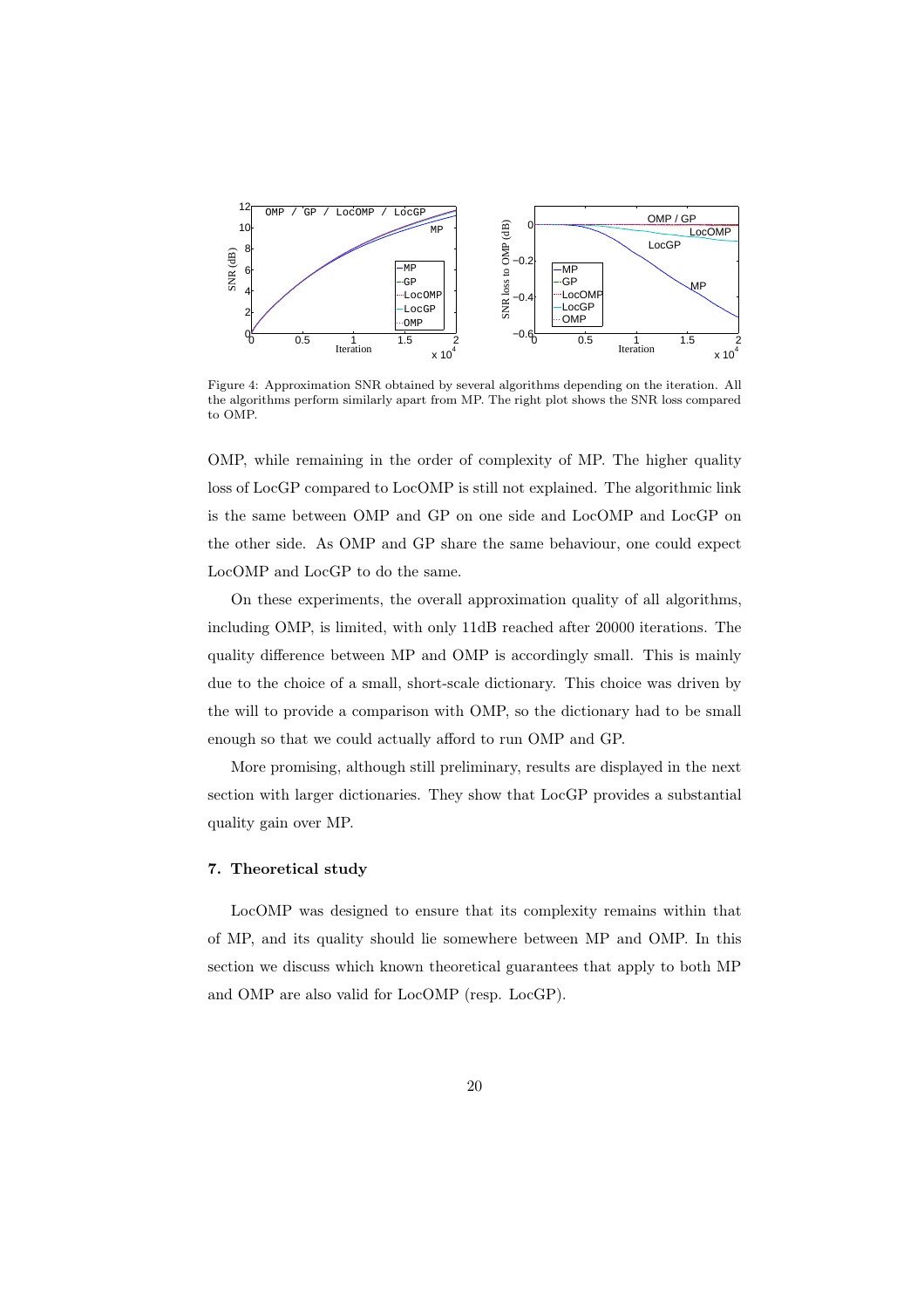#### *7.1. General MP, General Strong MP*

The results presented in this section are based on the work of Tropp [12] and Gribonval and Vandergheynst [13]. Tropp provided results for OMP, and Gribonval and Vandergheynst pointed out that some of these results are valid for a wider class of algorithms they labelled General MP. A General MP algorithm is an algorithm that at iteration i:

- selects the atom with highest correlation to the residual,
- computes an approximant that lies in the span of all previously computed atoms  $\Phi^{(i)}$ .

One can easily see that LocOMP belongs to General MP.

However, not all the results extend because the General MP class is too wide: it contains obviously non-functional algorithms such as selecting the best atom then *adding* it (typos happen...) to the residual instead of subtracting it. In this paper we define a smaller class of algorithms that we call General Strong MP. This class intuitively corresponds to algorithms at least as good as MP. A General Strong MP algorithm xMP is an algorithm that:

- belongs to General MP;
- ensures that from any given residual s, any dictionary  $\Phi$  and after any number of  $xMP$  iterations  $i$ , one more iteration of  $xMP$  decreases the residual energy at least as much as one iteration of MP.

Lemma 1. *LocOMP and OMP belong to General Strong MP.*

*Proof.* At iteration i, both MP, OMP and LocOMP update the residual with an orthogonal projection. MP projects the residual on the space  $S_{MP}$  orthogonal to the last atom  $\varphi^{(i)}$ . OMP projects it on the space  $S_{OMP}$  orthogonal to the set of selected atoms  $\Phi^{(i)}$ . LocOMP projects it on the space  $S_{LocOMP}$ orthogonal to the selected subdictionary  $\Psi^{(i)}$ . We conclude using the fact that  $\varphi^{(i)} \in \Psi^{(i)} \subset \Phi^{(i)}$  so  $S_{OMP} \subset S_{LocOMP} \subset S_{MP}$ . П

Lemma 2. *GP and LocGP do not belong to General Strong MP.*

*Proof.* One can build a counter-example where an iteration of MP would get an exact decomposition (yielding a zero residual), but not the corresponding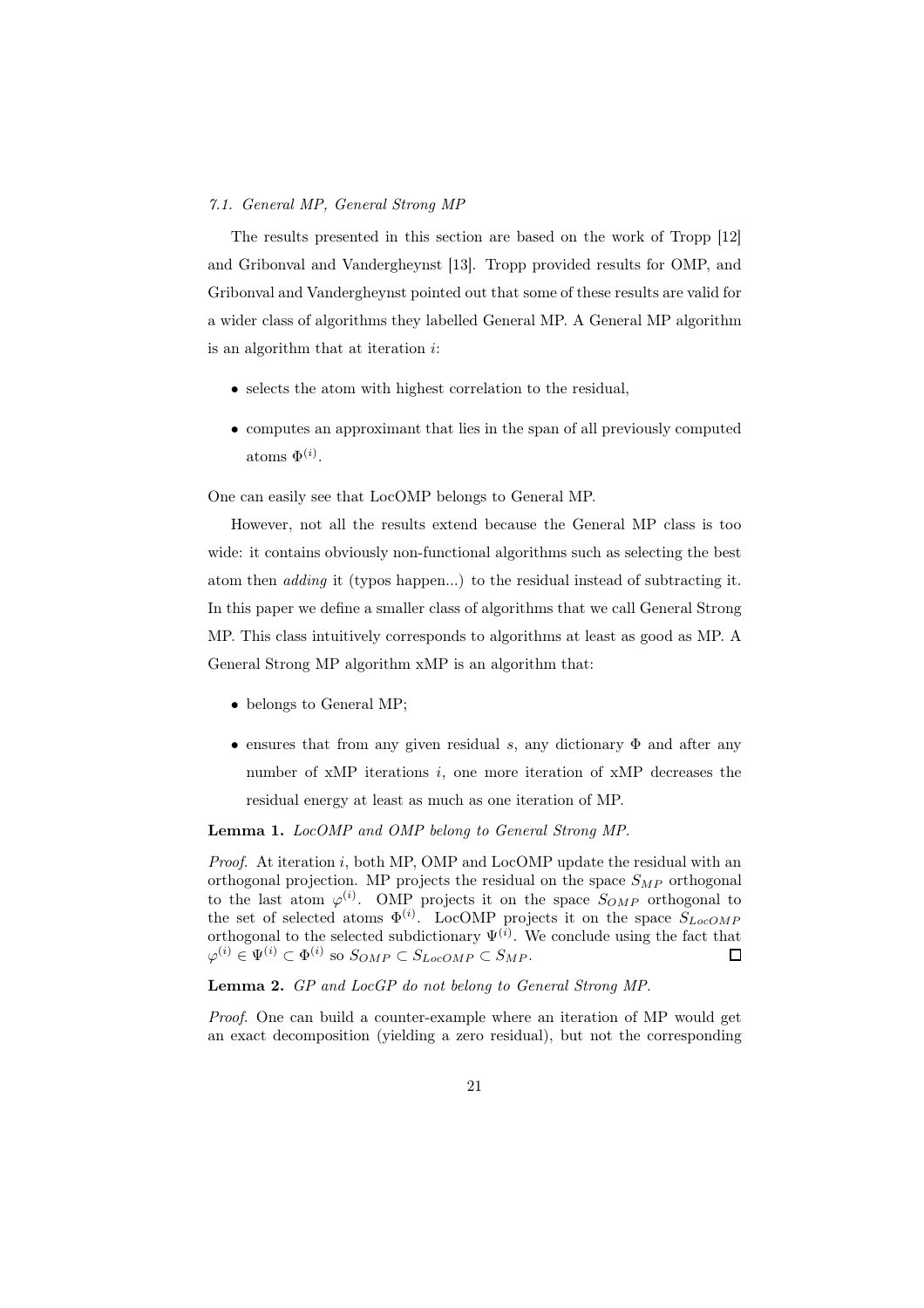iteration of GP. This example needs at least three iterations: GP and MP are always identical over the first two iterations.

Consider the dictionary  $\Phi$  made of the three atoms  $\varphi_1 = \begin{pmatrix} 1 & 0 & 0 \end{pmatrix}$ ,  $\varphi_2 =$  $\frac{1}{6}(2 \quad -1 \quad 1)$ . Let  $s = 12\varphi_1 + 2\varphi_2\sqrt{5} - \varphi_3\sqrt{6} =$ √ 1  $\frac{1}{5}$  (1 2 0) and  $\varphi_3 = \frac{1}{\sqrt{2}}$ (12  $5 -1$ ). The first iteration of GP (or LocGP, since they share the same behaviour if the dictionary is not local) selects  $\varphi_1$  and leads to  $r^{(1)} = \begin{pmatrix} 0 & 5 & -1 \end{pmatrix}$ . The second iteration selects  $\varphi_2$  and we let the reader check that GP leads to  $r^{(2)} = (-2 \quad 1 \quad -1) = -\varphi_3 \sqrt{6}$ . The third iteration selects  $\varphi_3$ . An MP residual update would lead to  $r^{(3)} = 0$ . However, the gradient is proportional to  $\Phi^* r^{(2)} = (-2, 0, -\sqrt{6})$  which is not in the direction of  $\varphi_3$  so GP leads to a non-zero residual and does not decrease the energy of the residual as much as a step of MP would.  $\Box$ 

This observation is consistent with the convergence rate for GP proven by Blumensath and Davies [5], that is slower than MP in the worst case.

# *7.2. Recovery of exactly sparse vectors*

Assume that the signal s is exactly k-sparse, *i.e.* there exists a  $K$ -sparse vector  $x_{opt}$  such that  $s = \Phi x_{opt}$ . In that case, a natural question is whether the algorithm can retrieve  $x_{opt}$ . Let  $\Phi_{opt}$  be the subdictionary of  $\Phi$  associated to the nonzero entries of  $x_{opt}$ . Tropp provided a sufficient Exact Recovery Condition (ERC) on the dictionary  $\Phi$  for OMP to recover  $x_{opt}$  [12]:

**Theorem 1** (Tropp). *Denote*  $\bar{\Phi}_{opt} = \Phi \setminus \Phi_{opt}$  *and assume that* 

$$
\max_{\varphi \in \Phi_{opt}} \left\| \Phi_{opt}^+ \varphi \right\|_1 < 1. \tag{14}
$$

*Then, for any signal*  $s = \Phi_{opt} x_{opt}$ , *OMP recovers*  $x_{opt}$  *in*  $K = ||x_{opt}||_0$  *iterations.* 

Tropp only proves that under the ERC (14) OMP can only select atoms of  $\Phi_{opt}$ . The exact recovery comes form the fact that OMP can never select the same atom twice, so if it keeps selecting optimal atoms it has to select them all. Gribonval and Vandergheynst pointed that the first part of the proof is also valid for General MP. As LocOMP belongs to General MP, the following theorem holds:

Theorem 2 (Gribonval/Vandergheynst). *With the same notations and assumptions as in Theorem 1, for any signal*  $s = \Phi_{opt} x_{opt}$ *, all the atoms selected by*  $LocOMP$  belong to  $\Phi_{opt}$ .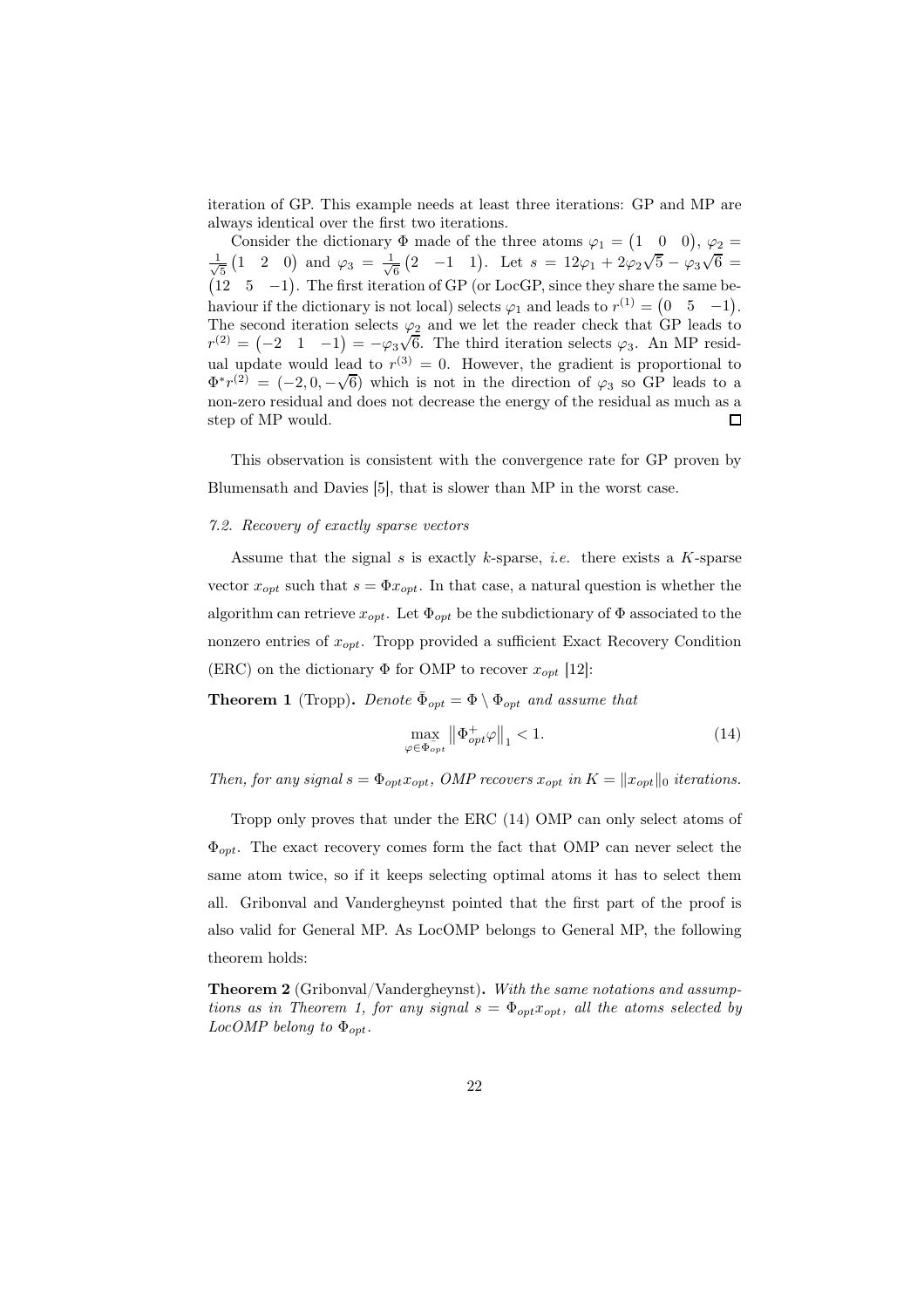#### *7.3. Convergence speed for exactly sparse signals*

There are also results for MP that guarantee a fix decay rate per iteration, thus an overall exponential decay. Indeed, if one can prove that for some  $0 <$  $\eta < 1, \|r^{(i)}\|$ 2  $\frac{2}{2} \leq \eta \left\| r^{(i-1)} \right\|$ 2  $\frac{2}{2}$ , then  $||r^{(i)}||$ 2  $\frac{2}{2} \leq \eta^i \|s\|_2^2.$ 

Mallat and Zhang proposed a geometrical bound [3] for  $\eta$ . In finite dimension, if the dictionary is complete, then there is a  $\rho > 0$  such for any unitary vector s, there at least one atom  $\varphi \in \Phi$  such that  $|\langle s, \varphi \rangle| \ge \rho$ . Then, at iteration  $i$ , for any General Strong MP algorithm, we have

$$
\left| \left\langle r^{(i-1)}, \varphi^{(i)} \right\rangle \right| \geq \rho \left\| r^{(i-1)} \right\|_2
$$

$$
\left\| r^{(i)} \right\|_2^2 \leq \left\| r^{(i-1)} - \left\langle r^{(i-1)}, \varphi^{(i)} \right\rangle \varphi^{(i)} \right\|_2^2
$$

$$
\leq \left\| r^{(i-1)} \right\|_2^2 - \left\langle r^{(i-1)}, \varphi^{(i)} \right\rangle^2
$$

$$
\leq (1 - \rho^2) \left\| r^{(i-1)} \right\|_2^2
$$

so  $\eta = 1 - \rho^2$  is a lower bound for the decay rate. However this bound is pessimistic, especially in high dimension. For example, if the dictionary  $\Phi$  is an orthonormal basis in dimension N, then the best possible  $\rho$  is  $\frac{1}{\sqrt{2}}$  $\frac{1}{N}$  and the corresponding  $\eta$  is  $1-\frac{1}{N}$ , which tends towards 1 when the dimension N increases.

Gribonval and Vandergheynst proposed another bound in the case of quasiincoherent dictionaries. The cumulative coherence  $\mu_1$  of a dictionary  $\Phi$  is a function of  $K$  defined as

$$
\mu_1(K) = \max_{\varphi_0 \in \Phi, (\varphi_k)_{1 \le k \le K} \in (\Phi \setminus {\varphi_0})^K} \sum_{k=1}^K |\langle \varphi_0, \varphi_k \rangle| \tag{15}
$$

This function measures how close to orthogonal the dictionary is: if it was orthogonal, then  $\mu_1(K)$  would be 0 for any  $K \leq N$ . If the cumulative coherence increases slowly with  $K$ , then the dictionary is called quasi-incoherent. In that case, the following theorem holds:

**Theorem 3.** Let  $\Phi$  *be a dictionary of cumulative coherence*  $\mu_1$ *. Let* K *be such that*  $\mu_1(K) + \mu_1(K-1) < 1$  *and let*  $\Phi_{opt} \subset \Phi$  *be a sub-dictionary containing* K atoms. Then the ERC (14) holds for  $\Phi_{opt}$ , and for any General Strong MP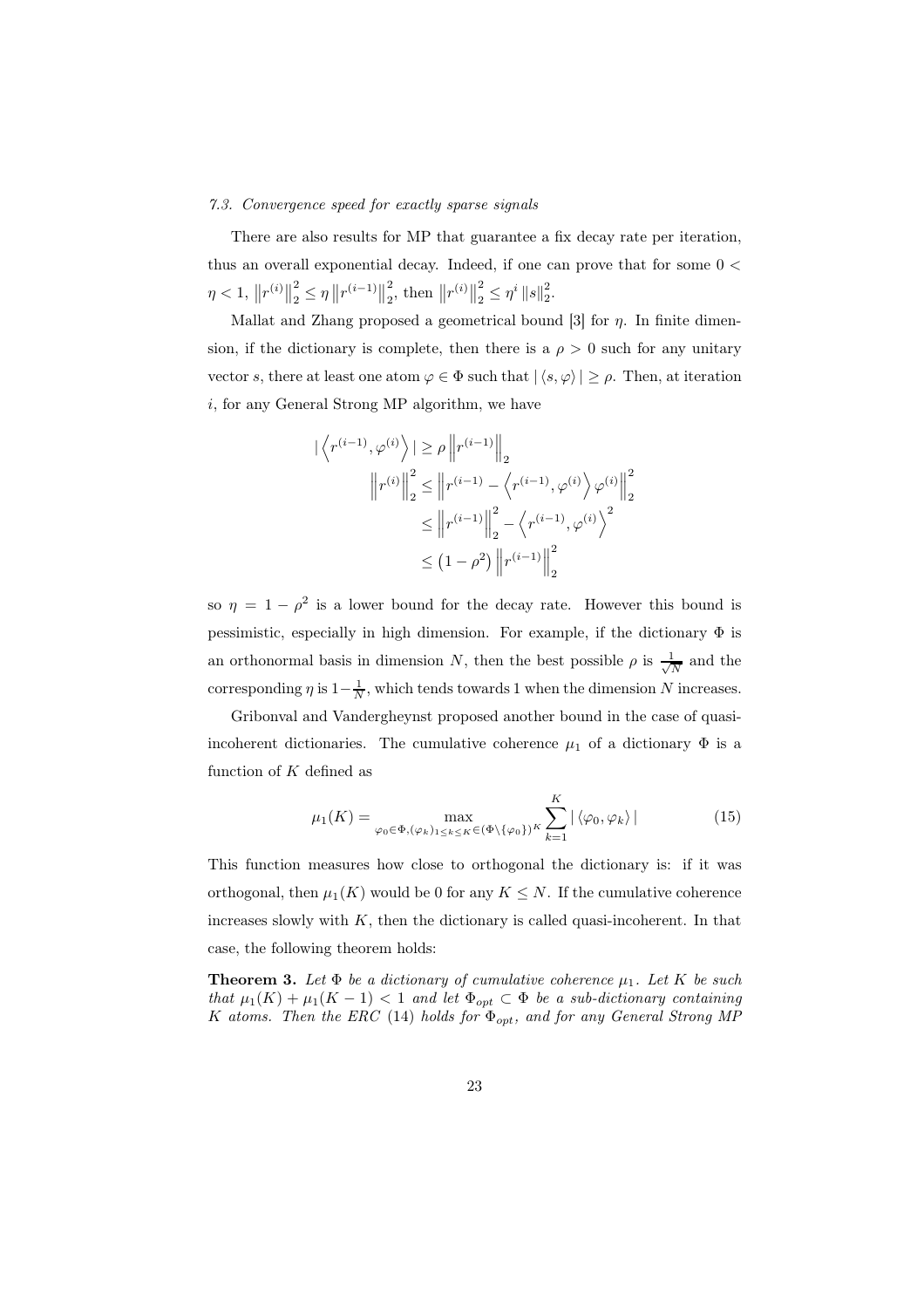$algorithm, if s = \Phi_{opt} x_{opt}$  *then* 

$$
\forall i > 0, \left\| r^{(i)} \right\|_{2}^{2} \le \left( 1 - \frac{1 - \mu_{1}(K - 1)}{K} \right)^{i} \| s \|_{2}^{2}
$$
\n(16)

*Proof.* The reader can refer to the proof provided by Gribonval and Vandergheynst for both MP and OMP. The proof for OMP only adds the fact that OMP decreases the error more than MP on one iteration, so it is actually valid for the whole General Strong MP class, including LocOMP.  $\Box$ 

#### *7.4. Stable recovery of sparse vectors in the presence of noise*

Natural signals are usually not exactly sparse, either because the sparse model is only a simplified approach or because the measurements were noisy. The signal model  $s = \Phi_{opt} x_{opt} + \epsilon$  is therefore often more realistic than the exact sparse model  $s = \Phi_{opt} x_{opt} + \epsilon$ . Tropp proved that with quasi-incoherent dictionaries, OMP manages to retrieve atoms belonging to  $\Phi_{opt}$  until the residual error gets small enough. Gribonval and Vandergheynst pointed that Tropp's proof also holds for any General MP algorithm, including LocOMP and LocGP.

**Theorem 4.** Let  $\Phi$  be a dictionary of cumulative coherence  $\mu_1$ . Let K be such *that*  $\mu_1(K) + \mu_1(K - 1) < 1$  *and let*  $\Phi_{opt} \subset \Phi$  *be a sub-dictionary containing* K atoms. Let  $s = \Phi_{opt} x_{opt} + \epsilon$ *:* LocOMP only selects atoms of  $\Phi_{opt}$  until the *following error threshold is reached:*

$$
\left\|r^{(i)}\right\|_{2}^{2} \leq \left(1 + \frac{K\left(1 - \mu_{1}(K - 1)\right)}{\left(1 - \mu_{1}(K - 1) - \mu_{1}(K)\right)^{2}}\right) \|s - \Phi_{opt} x_{opt}\|_{2}^{2} \tag{17}
$$

#### *7.5. Convergence speed in the presence of noise*

Gribonval and Vandergheynst provided an upper bound for the number of iterations it takes MP to reach the error threshold of Theorem 4. This result can be generalized to General Strong MP, hence LocOMP.

**Theorem 5.** With all the hypotheses of Theorem 4 still holding, let  $\sigma_K^2$  be the *residual energy of the best* K-term approximant to s. If  $\sigma_K^2 \leq 3 \frac{\sigma_1^2}{K}$ , then the *threshold of Theorem 4 is reached within at most*

$$
I = 2 + \frac{K}{1 - \mu_1 (K - 1)} \log \frac{3\sigma_1^2}{K \sigma_K^2}
$$
 (18)

*iterations. If not, then the signal is too noisy to guarantee the recovery of atoms from*  $\Phi_{opt}$ .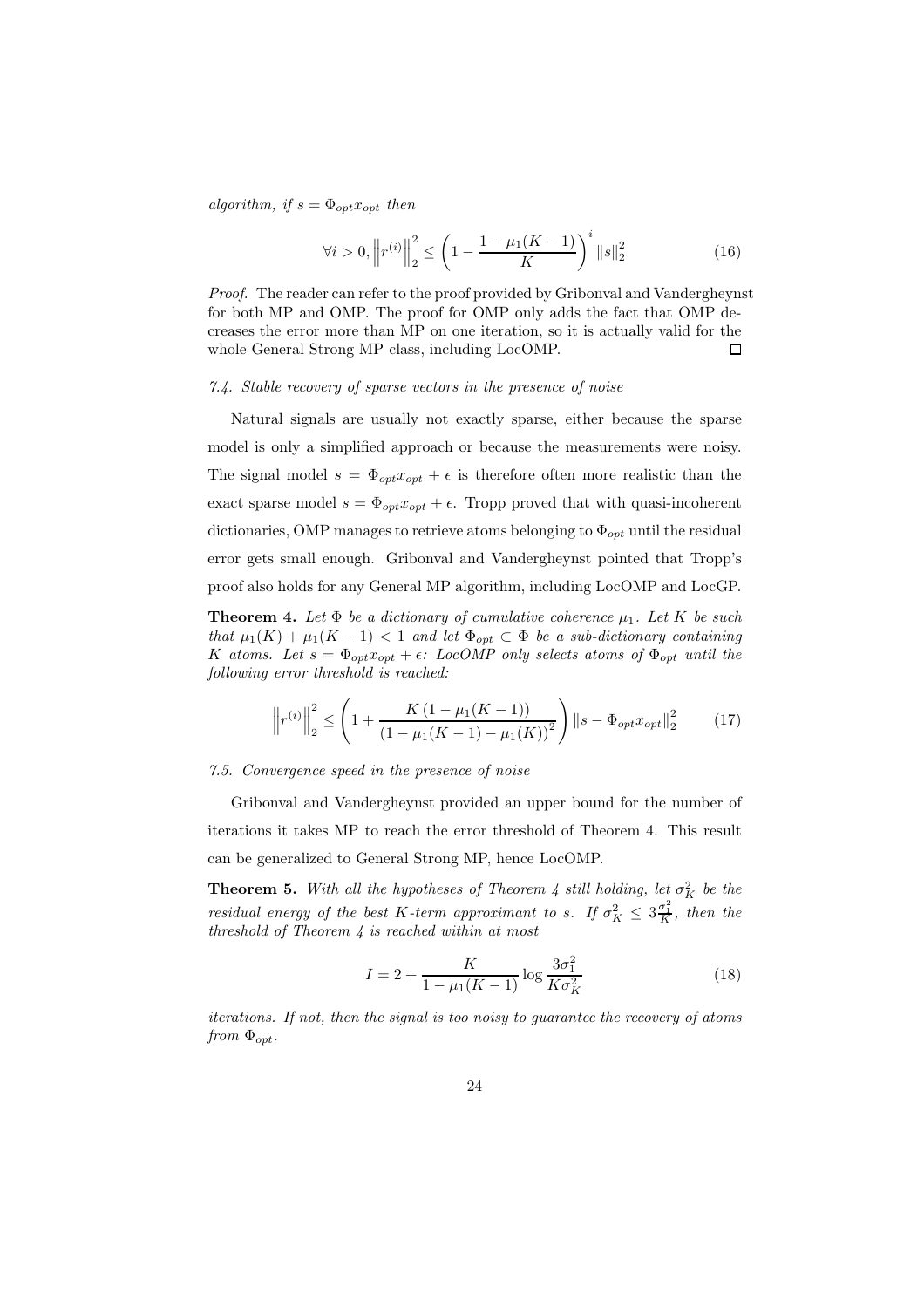*Proof.* The reader can follow the proof by Gribonval and Vandergheynst. The only change needed to extend the proof to General Strong MP is in the proof of their Lemma 3. They use the fact that for MP,

$$
\left\| r^{(i)} \right\|_2^2 - \left\| r^{(i+1)} \right\|_2^2 = \left\langle r^{(i)}, \varphi^{(i+1)} \right\rangle^2 \tag{19}
$$

To extend the proof to General Strong MP, replace this equality with

$$
\left\| r^{(i)} \right\|_2^2 - \left\| r^{(i+1)} \right\|_2^2 \ge \left\langle r^{(i)}, \varphi^{(i+1)} \right\rangle^2 \tag{20}
$$

 $\Box$ 

# 8. Perspectives

# *8.1. MPTK implementation*

An implementation of LocGP in the MPTK library is currently under development. A prototype is already running, but it is still much slower than expected.

We chose LocGP for software engineering reasons. MPTK currently does not use any matrix computations thanks to fast dictionaries. We would like to keep it that way because it is programmed and  $C++$  so the access to linear algebras libraries is not native. The simple expression of the gradient in LocGP makes it possible to implement it without having to link MPTK with an external matrix library. As LocOMP seems to achieve significantly better quality, its implementation is also targeted in the long term.

*Obtained quality.* We compared our prototype implementation of LocGP with the MP implementation in MPTK. Only these two algorithms could be compared since C++ implementations of other algorithms were not available (and not worth developing) for OMP and GP. We still used 1 minute music signals downsampled to 8 kHz but this time we used a multiscale MDCT dictionary with scales  $L_1 = 32$  and  $L_2 = 1024$ , which amount to 4ms and 128ms. These scales roughly correspond to the time windows used for AAC audio compression. Both algorithms were run for 20000 iterations.

Figure 5 shows the SNR depending on the iteration. We observe that LocGP brings a average gain of 2dB over MP, which looks promising.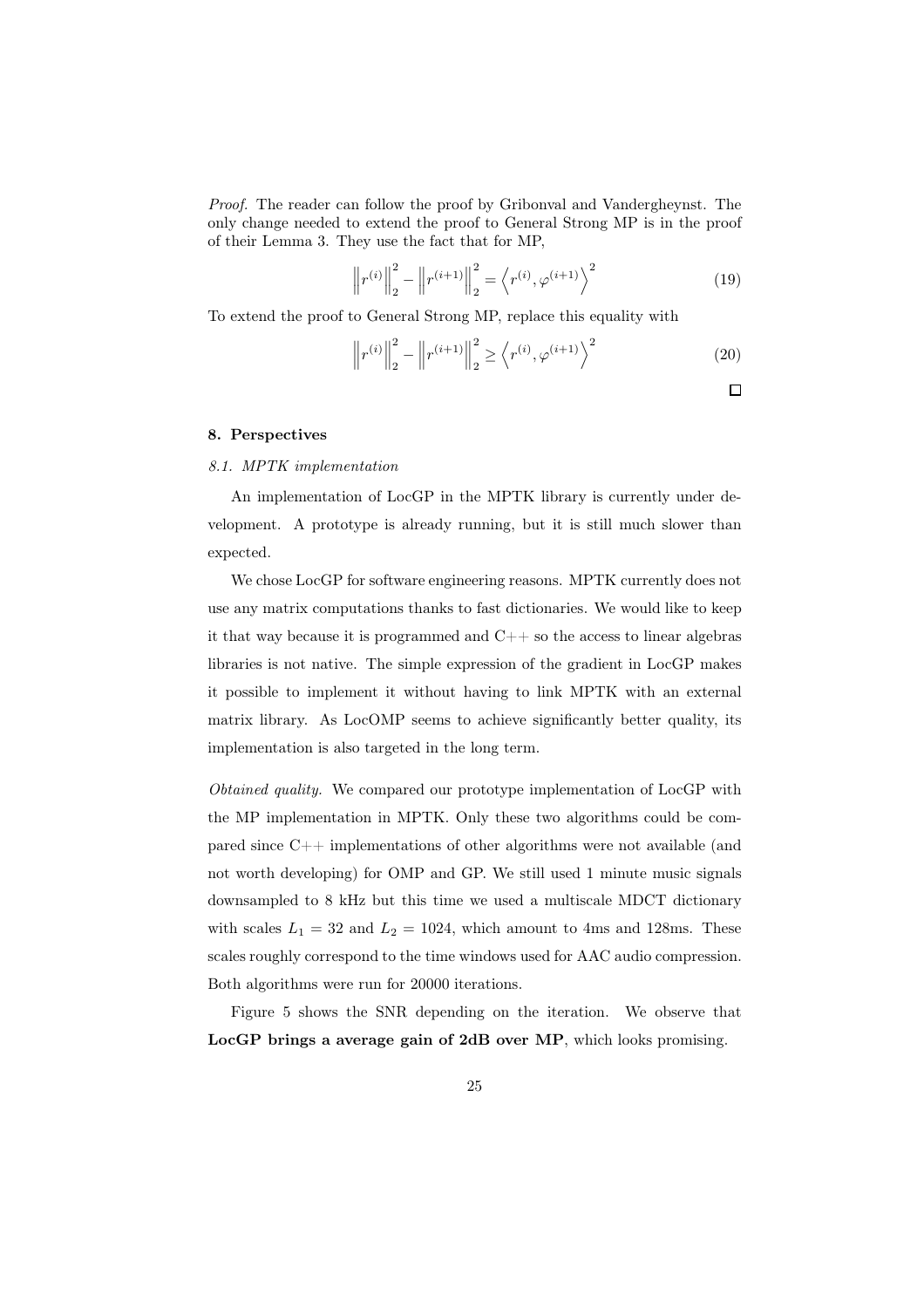

Figure 5: Average approximation obtained by MP and LocGP depending on the iteration. The averages have been computed over 10 piano signals downsampled to 8 kHz. The decompositions used MDCT dictionaries with scale 32 and 1024. LocGP provides an average gain of 2dB over MP.

*Computation time.* The obtained computation times are, however, disappointing. MP finished the whole computation in less than 10 minutes, whereas it almost took one day to run LocGP. Profiling of the LocGP program hints at a great time loss during residual update.

MPTK uses fast dictionaries. Correlations are computed using an FFTbased fast analysis algorithm. In MP, an atom that is selected at iteration i is only used at this iteration when it is removed from the residual, and also maybe if it is selected again later. Because of that the residual update has never been a problem for MPTK and fast synthesis has not been implemented in the blocks. To subtract an atom from the residual, its waveform is synthesized from its analytical definition and the subtraction is carried sample-wise. On the contrary, LocGP subtracts every atom of the sub-dictionary  $\Psi^{(i)}$  at each iteration. The synthesis of the waveforms over and over again seems to be the cause of the poor speed: LocGP spends its time computing cosines to generate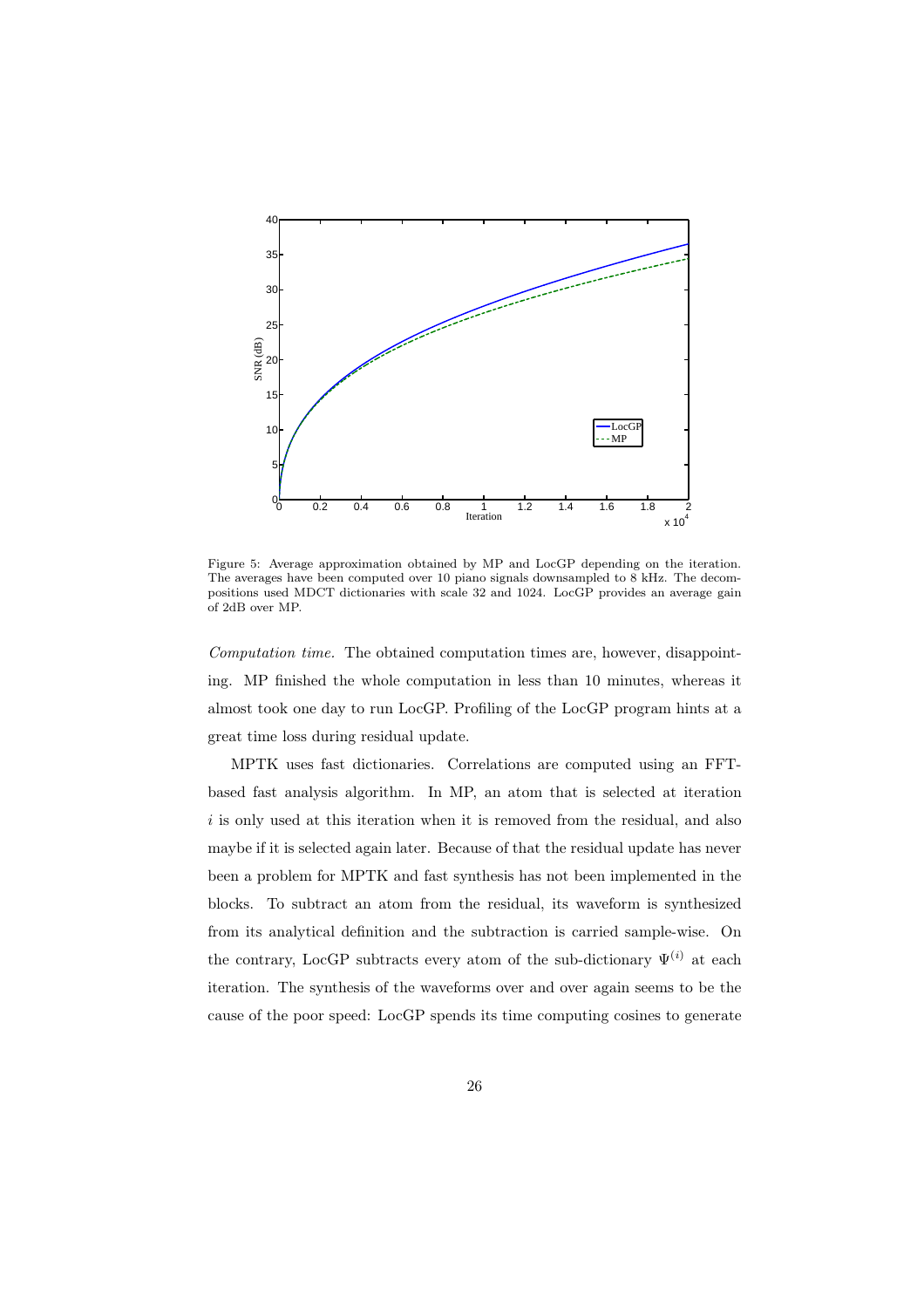oscillating waveforms. We are implementing a fast synthesis method to solve this problem. As the residual update is local, several atoms of the neighbourhood  $\Psi^{(i)}$  should fall within the same few frames, which is what fast methods need to provide a gain over naive implementations.

# *8.2. Extension to multidimensional signals*

LocOMP as described in this paper only applies to temporal series. However, local or shift-invariant dictionaries are also used in image processing. It would be interesting to extend LocOMP to this case.

To do so, one needs to define the sub-dictionary  $\Psi^{(i)}$ . The notion of support overlapping is not specific to unidimensional signals: two atoms overlap if they have at least one atom in common. So the criteria to define  $\Psi^{(i)}$  are still valid.

However  $\Psi^{(i)}$  might be harder to extract from  $\Phi^{(i)}$ . In the unidimensional case, the fast extraction is based on sorting the atoms (see AppendixC for more details). If the dimension of the signal grows, the location of the atoms is not provided by a single instant anymore but by a vector of coordinates. As the multidimensional coordinate spaces have no total ordering that **preserves locality**, we will need to find another way to extract  $\Psi^{(i)}$ .

# 9. Conclusion

Sparse approximation over local dictionaries requires specific algorithms because of the large signal and dictionary dimensions that one wants to handle. MP was already known to be suitable for fast implementation over local dictionaries.

*Contributions.* We proposed several algorithmic accelerations that enable a faster OMP implementation without changing the behaviour of the algorithm. All those accelerations still do not make OMP tractable because the correlations  $\lambda = \Phi^* r$  have to be computed at each iteration.

We proposed a new algorithm, LocOMP, whose behaviour is close to OMP for a complexity that stays in the same class as MP. The key idea was to select a sub-dictionary  $\Psi^{(i)}$  containing only atoms located close to the last selected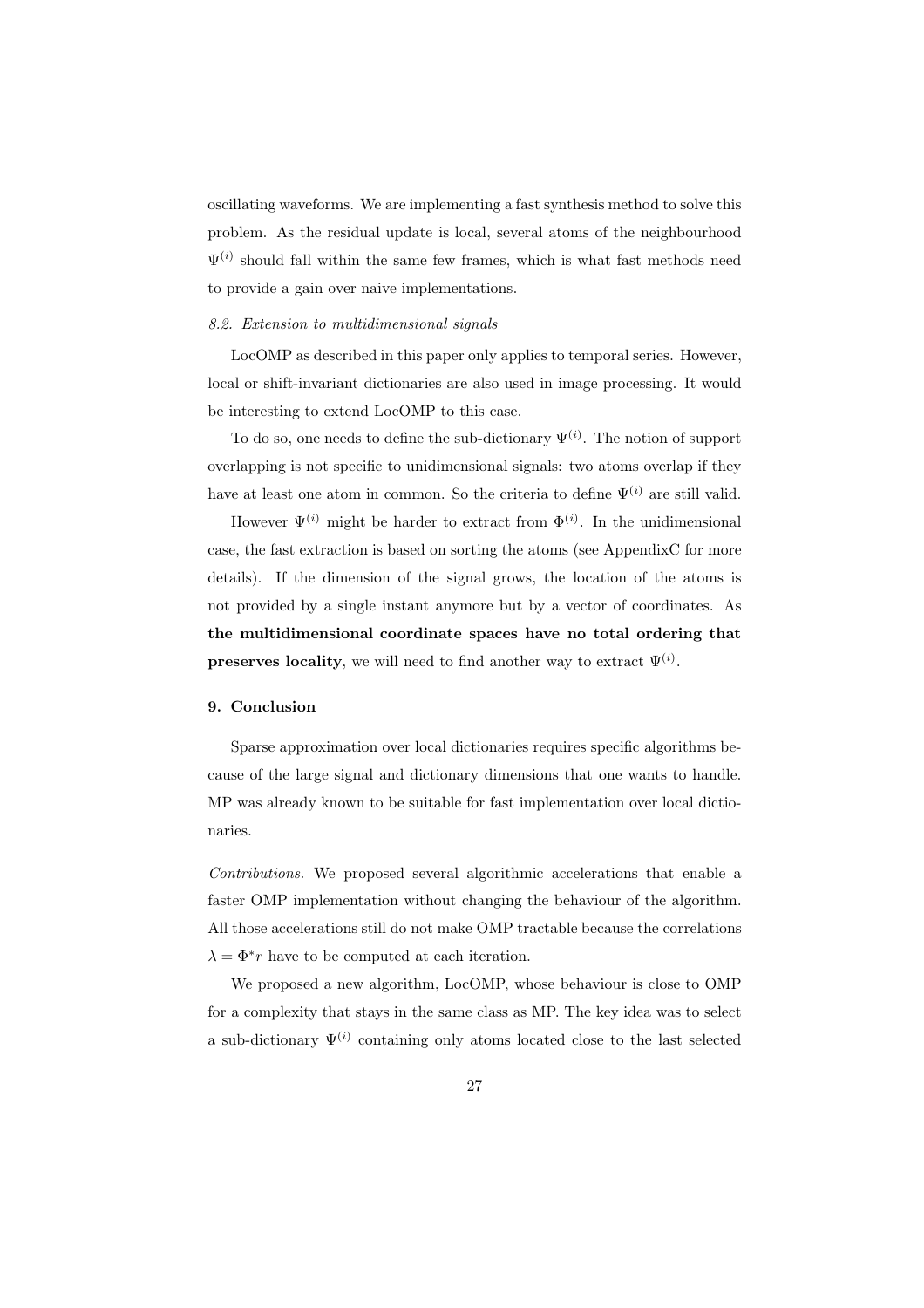atom  $\varphi^{(i)}$ . We also provided a fast way to extract  $\Psi^{(i)}$  from  $\Phi^{(i)}$  by using a sorted index of  $\Phi^{(i)}$ .

LocOMP has shown experimentally that the approximations it computes can be as good as OMP.

*Perspectives.* We have proposed possible extensions of LocOMP, but for now the most urgent task to address is the optimization of the MPTK implementation. Theoretical complexity and experimental results show that LocOMP fills the necessary speed and quality requirements to replace MP as a tractable approximation algorithm, but it still lacks a high-performance implementation to reach its theoretical speed on real size data.

The link between the choice of  $\Psi^{(i)}$  and the obtained quality has also yet to be fully understood. Larger sub-dictionaries lead to better approximations (on one iteration at least). Quantification of this evolution might help design better sub-dictionary selection heuristics as the one used here. This problem is linked to the theoretical study hinted at in Section 7, as both rely on theoretical bounding of the approximation error. As we chose  $\Psi^{(i)}$  as small as possible here and still got almost as good results as OMP in this work, there might be no need for larger sub-dictionaries.

# Acknowledgements

The authors would like to thank the reviewers for their useful comments.

# AppendixA. Detailed explanations on the complexity of greedy algorithms with general dictionaries

*Hard Thresholding.* HT requires a matrix-vector product  $\Phi^*s$  that is performed in  $O(DN)$ , then the search for the K highest correlations is is lower than  $O(D \log D)$  (which is the cost to sort them all), finally the amplitude computation can be performed in  $O(NK)$ . As  $D > N \gg K$ , the main cost is the cost in  $O(DN)$  to compute the correlations.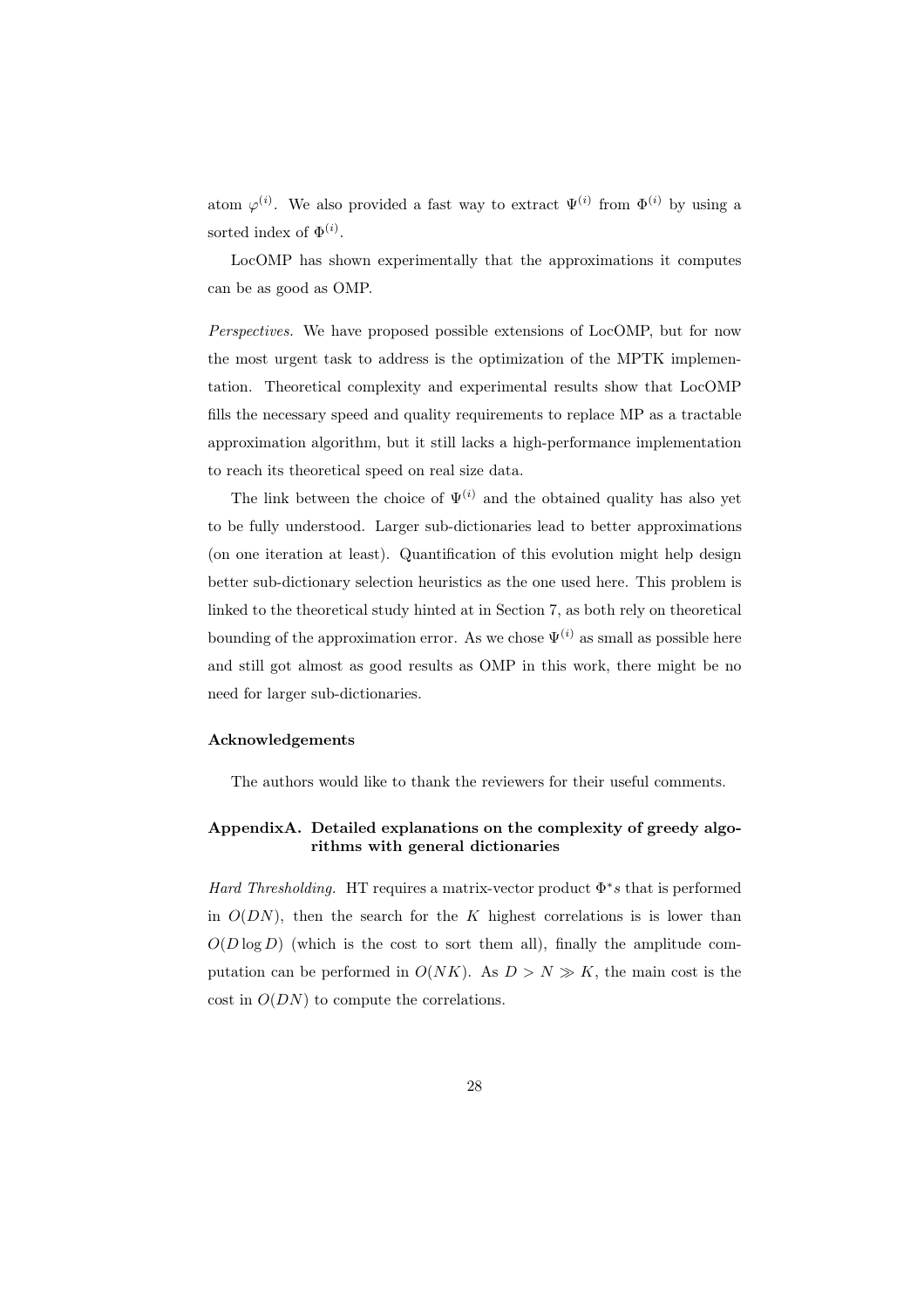*MP.* One MP iteration is a thresholding with  $K = 1$ , so the correlation computation in  $O(DN)$  stays the most expensive part. The number of iterations to run to recover  $K$  different atoms is unknown. If one assumes that it stays in the range of  $K$ , then the global algorithm cost is in  $O(DKN)$ .

*OMP.* OMP performs the same computations as MP, plus an orthogonal projection, at each iteration. This projection consists in computing the Gram matrix  $G^{(i)} = \Phi^{(i)*}\Phi^{(i)}$ , invert it and apply the inverse to a correlation vector that is already known from the selection step. Pati proposed a way to compute the new inverse  $G^{(i)-1}$  from the previous one  $G^{(i-1)-1}$  [4]. The main cost in  $O(iN)$  is spent computing the new line of the Gram matrix  $\Phi^{(i-1)*}\varphi^{(i)}$ . Then the previous inverse has to be applied once, which is done in  $O(i^2)$ . This leads to a total cost in  $O(K^2N)$ , that is no more than th cost to compute only the projection on the final dictionary  $\Phi^{(K)*}\Phi^{(K)}$ .

 $GP$ . The gradient  $\nabla x^{(i)}$  is composed of correlations that are already known from the selection step. The computation of  $\rho$  requires one more synthesis in  $O(D \log N)$ . Then one just have to change the coefficients, which is done in  $O(i)$ . Compared to OMP, the cost in  $O(i^2)$  has been decreased to  $O(i)$ .

#### AppendixB. Average proportion of overlapping atoms

When updating the Gram matrix, how many atoms are there  $\Phi^{(i-1)}$  that overlap  $\varphi^{(i)}$ ? Let us assume that  $t_{\min}(\varphi^{(i)})$  belongs to the interval  $J = [L - \varphi^{(i)}]$  $1, N - 2L + 1$ . Then

$$
I = [t_{\min}(\varphi^{(i)}) - L + 1, t_{\min}(\varphi^{(i)}) + L - 1]
$$
 (B.1)

and the length of I is  $2L - 1$ . If the  $t_{\text{min}}$  of the other atoms of  $\Phi^{(i-1)}$  are supposed independent and uniformly distributed over the interval  $[0, N - L]$ , then the probability  $p$  for an atom to fall in the neighbourhood  $I$  is given by

$$
p = \frac{2L - 1}{N - L + 1}
$$
 (B.2)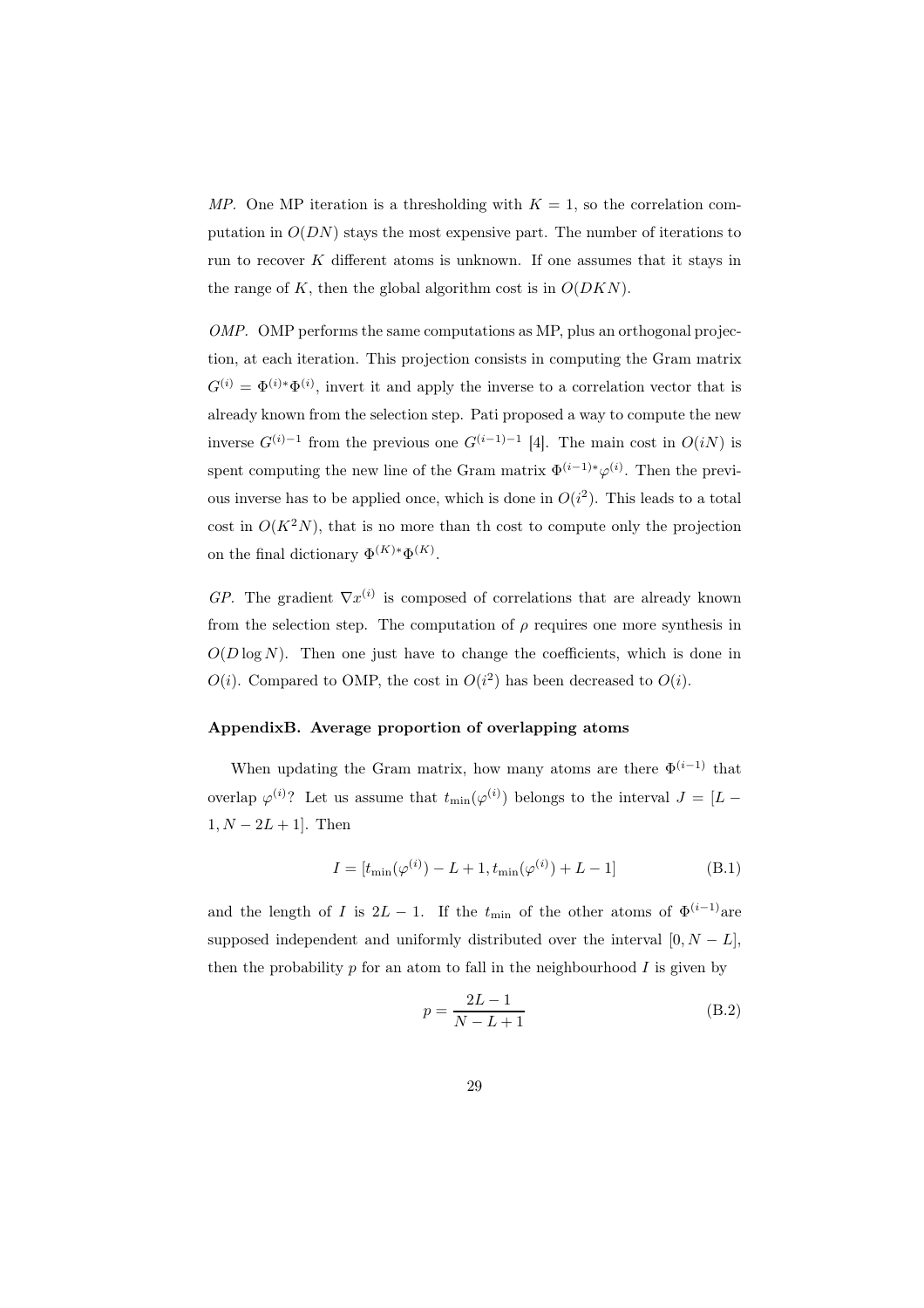and as there  $i - 1$  atoms in  $\Phi^{(i-1)}$  the average number of selected atoms equals

$$
(i-1)p = \frac{(i-1)(2L-1)}{N-L+1} = O\left(\frac{iL}{N}\right)
$$
 (B.3)

# AppendixC. Data structures for fast access to selected atoms

*Fast recovery of the connected component of*  $\varphi^{(i)}$ . The atoms of  $\Phi^{(i-1)}$  that overlap the last atom  $\varphi^{(i)}$  can be found without traversing the whole sub-dictionary  $\Phi^{(i-1)}$  by maintaining a sorted index of the atoms. If atoms are ordered with increasing  $t_{\min}$ , then one just have to find the atoms with the smallest and the largest admissible  $t_{\min}$  and select every atom between those two. Moreover the sorted index is dynamic as a new atom is added each iteration. So the index needs to be fast at:

- inserting a new element,
- extracting a sub-index between 2 given boundaries,
- browsing that sub-index.

These criteria are fulfilled by sorted set implementation based on Red-Black trees, such as the ones used in the Java  $3$  and  $C++$  4 standard libraries. The insertion of  $t_{\min}(\varphi^{(i)})$  is performed in  $O(\log i)$  as well as the search for the boundaries, and the browsing of a sub-index containing Q elements is performed in  $O(Q)$ . This leaves a global cost for the Gram matrix computation step equal to

$$
O\left(\log i + \frac{iL^2}{N}\right) = O\left(\kappa^2 iN\right) \tag{C.1}
$$

*Double indexing.* The Gram matrix  $G^{(i)} = \Phi^{(i)*} \Phi^{(i)}$  is a dynamic matrix that grows by one line and column per iteration. To be able to store this matrix without having to move elements, one would like the new line and column to be added at the end of the matrix. This means that two different indexes have

 $3$ http://java.sun.com/javase/6/docs/api/java/util/TreeSet.html

<sup>4</sup>http://gcc.gnu.org/onlinedocs/libstdc++/libstdc++-html-USERS-4.4/a00528.html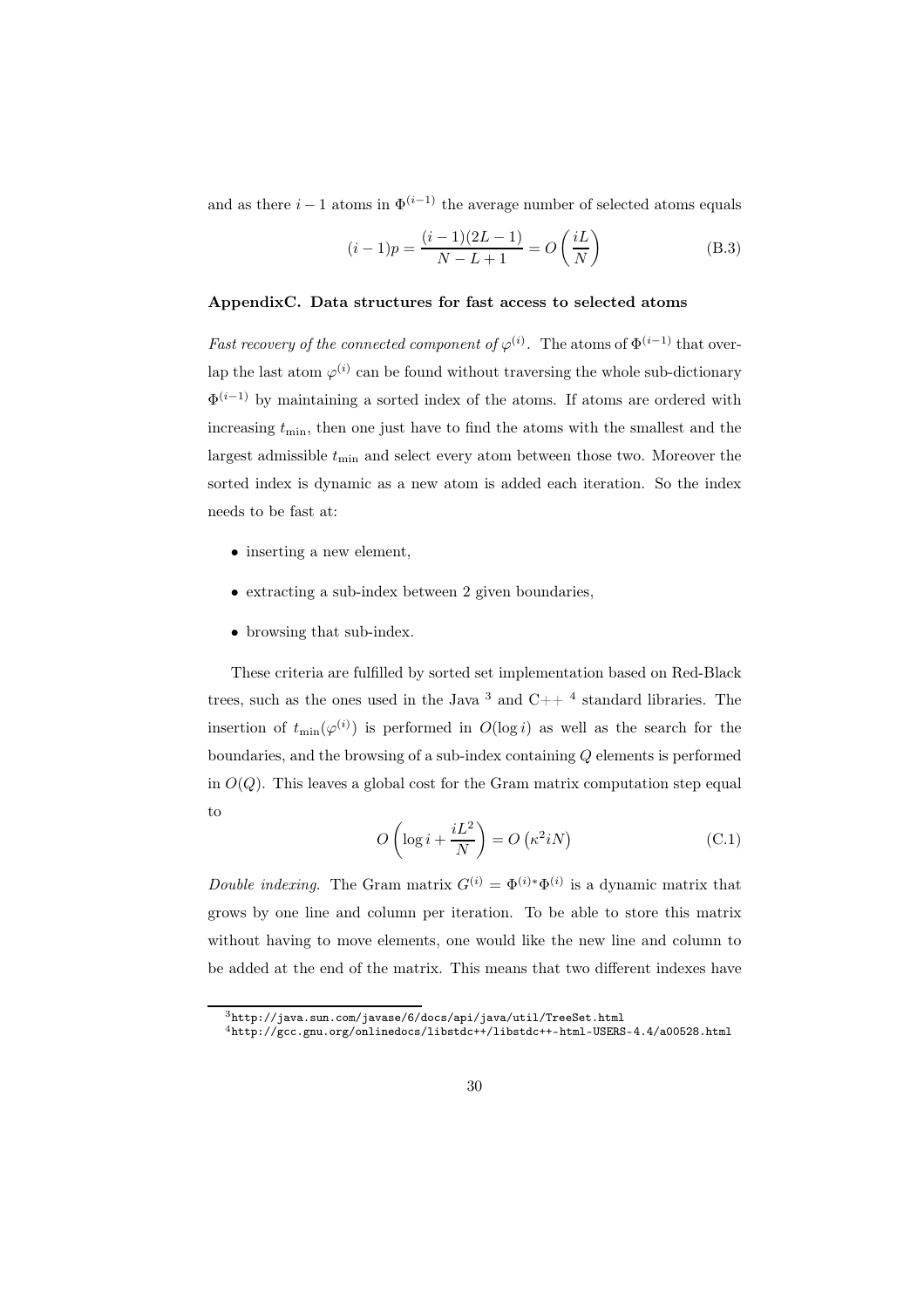to be maintained for  $\Phi^{(i)}$ : the increasing  $t_{\min}$  index and the increasing i index. The first index is used to find the correlated atoms with  $\varphi^{(i)}$  and the second one to access coefficients in  $G^{(i)}$ .

# *AppendixC.1. MPTK implementation*

It has already been noted in Section AppendixC that the selection of  $\Psi^{(i)}$ can be performed efficiently thanks to a sorted time index but that the order in which atoms are added to the book must also be stored. MPTK implementation adds another constraint to the indexing of selected atoms.

In MPTK, the dictionary is a collection of *blocks*. Each block is a filter bank that implements fast analysis for a given family of atoms. For example, there is one block per scale when using a multiscale STFT dictionary.

LocGP needs to know the correlations  $\Psi^{(i)*}r^{(i-1)}$  during the projection step. Theoretically, these have been computed in the previous selection step. However, most of them are not stored in MPTK as they are not useful for MP. So the useful correlations have to be detected and saved during the selection step before they are forgotten. This requires the extraction of all the atoms produced by a given block.

To do so we chose a hierarchical structure described in Figure C.6. The atoms are first sorted according to their block, then their  $t_{\min}$ , then other parameters (the frequency for STFT atoms).

This structure slows the extraction of  $\Psi^{(i)}$  a little. If there are B blocks, then the extraction has to be performed B times for a total cost of  $O(B \log \frac{i}{B})$ instead of  $O(\log i)$ . However the number of blocks is usually small. Browse and insertion times do not change significantly.

# AppendixD. "Fast" exact OMP implementation for local dictionaries

The shift-invariant structure could be used to provide a faster implementation of OMP as it was done for MP in MPTK. We show that even with these improvements, OMP would remain much slower than MP. This will point which part of the algorithm is the most costly and worth replacing with a faster, suboptimal step.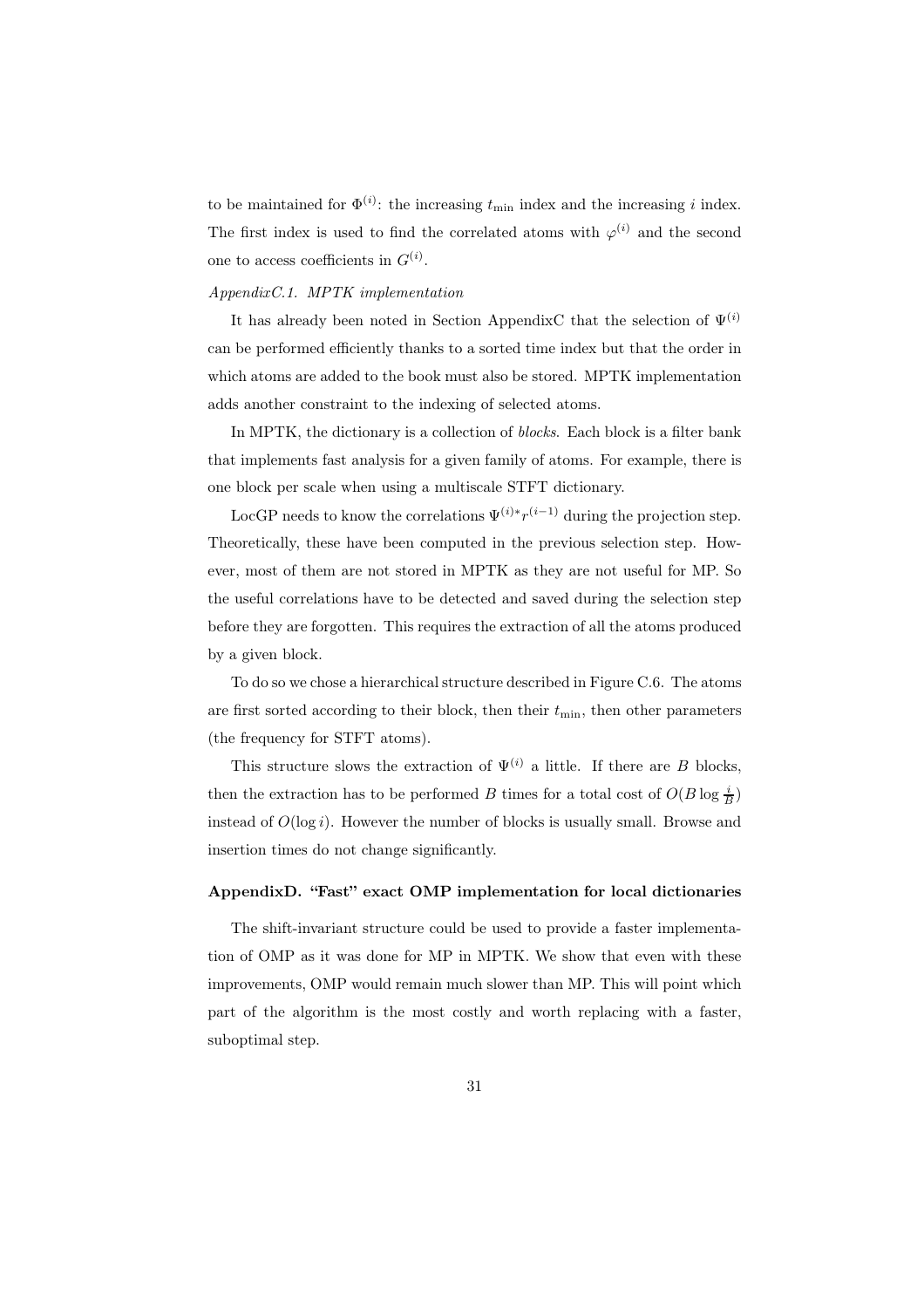

Figure C.6: MPTK data structure for fast access to the atoms. Atoms belonging to the same block and  $t_{\text{min}}$  are in a single heap, then the heaps of the same block are sorted by growing  $t_{\text{min}}$ , then those trees are stored in a block array.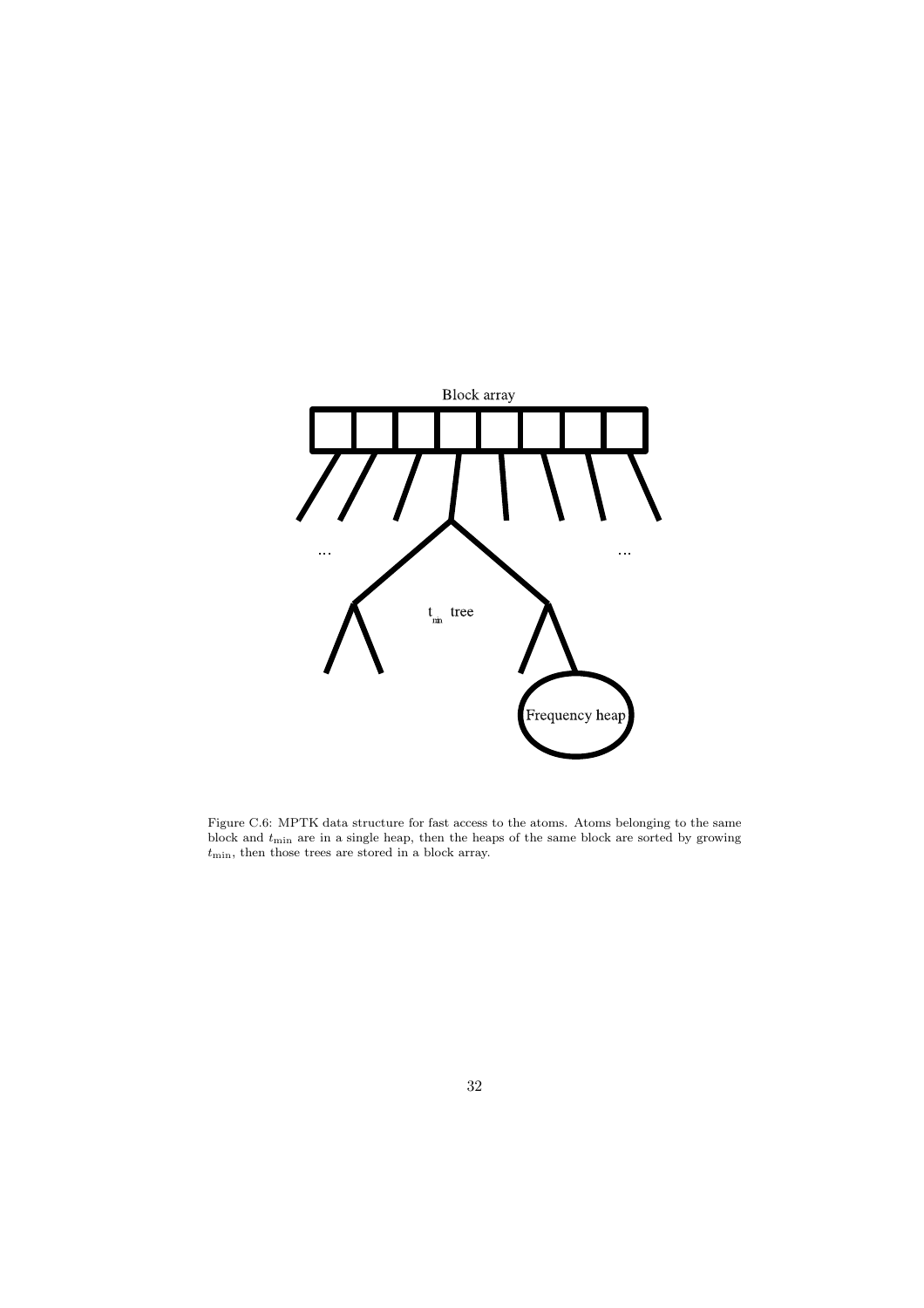#### *AppendixD.1. Correlation computation*

As for MP, the cost of a fast analysis is reduced to  $O(D \log L)$  but contrary to MP, the residual change  $r^{(i)} - r^{(i-1)}$  is global. As detailed in Algorithm 2, at iteration  $i-1$  the coefficient update  $\chi^{(i-1)} = x^{(i-1)} - x^{(i-2)}$  is equal to

$$
\chi^{(i-1)} = \left(\Phi^{(i-1)*}\Phi^{(i-1)}\right)^{-1} \Phi^{(i-1)*}r^{(i-2)} \tag{D.1}
$$

Some of the  $\chi^{(i-1)}$  can be null. First,  $r^{(i-2)}$  is orthogonal to  $\Phi^{(i-2)}$  so  $\Phi^{(i-1)*}r^{(i-2)} = \langle \varphi^{(i-1)}, r^{(i-2)} \rangle \delta_{\varphi, \varphi^{(i-1)}}$ . Then, if the Gram matrix has the following block structure

$$
\Phi^{(i-1)*}\Phi^{(i-1)} = \begin{pmatrix} A & 0 \\ 0 & B \end{pmatrix}
$$
 (D.2)

then the inverse is equal to

$$
\left(\Phi^{(i-1)*}\Phi^{(i-1)}\right)^{-1} = \left(\begin{array}{cc} A^{-1} & 0\\ 0 & B^{-1} \end{array}\right) \tag{D.3}
$$

In this case, only the coefficients of  $\chi^{(i-1)}$  belonging to the block that contains the last atom  $\varphi^{(i-1)}$  can be non-zero. Let  $\Gamma$  be the undirected graph that has the atoms of  $\Phi^{(i-1)}$  as vertexes and a link between two atoms if their correlation is non-zero. Then the blocks of the Gram matrix are the connected components of Γ.

Local dictionaries are more likely to provide such a block structure for the Gram matrix of the sub-dictionary  $\Phi^{(i-1)}$  (to a permutation): two atoms whose supports do not overlap are not correlated. So if there is a time  $t$  in the signal that is not inside the support of any atom of  $\Phi^{(i-1)}$ , then all the atoms either end before  $t$  or start after  $t$ . So there are at least 2 distinct connected components in  $\Gamma$ , and the residual can only change over the time support of the component that contains the last atom  $\varphi^{(i)}$ .

But do such  $t$  always exist? If enough atoms are selected their supports can cover the whole support of s. Then  $\Gamma$  is connected and the residual changes over its whole support. This behaviour seems likely at the end of OMP.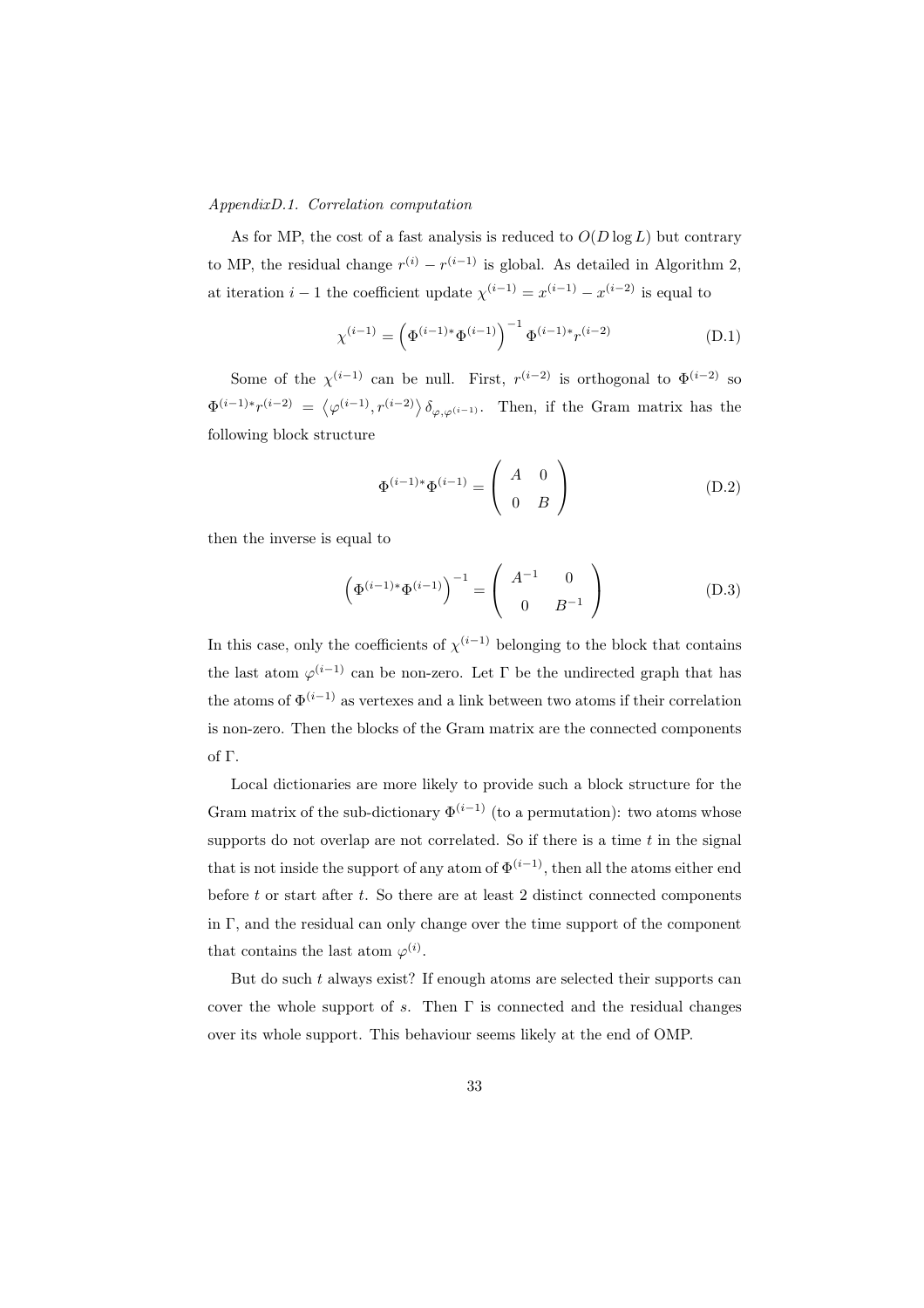#### *AppendixD.2. Gram matrix computation*

*Principle.* The Gram matrix  $G^{(i)} = \Phi^{(i)*} \Phi^{(i)}$  can be computed faster if the dictionary is local. First, as atoms only have a support length  $L$ , a crosscorrelation can be computed in  $O(L)$  instead of  $O(N)$ . Second, less correlations are required. As two atoms whose supports do not overlap are uncorrelated, the Gram matrix is sparse and the position of its zero coefficients can be predicted. The prediction consists in a simple test on the support begin  $t_{\min}$  and end  $t_{\max}$ :

$$
supp(\varphi) \cap supp(\varphi^{(i)}) \neq \emptyset \Leftrightarrow \begin{cases} t_{\max}(\varphi) \ge t_{\min}(\varphi^{(i)}) \\ t_{\min}(\varphi) \le t_{\max}(\varphi^{(i)}) \end{cases}
$$
(D.4)

$$
\Leftrightarrow \begin{cases} t_{\min}(\varphi) + L - 1 \ge t_{\min}(\varphi^{(i)}) \\ t_{\min}(\varphi) \le t_{\min}(\varphi^{(i)}) + L - 1 \end{cases}
$$
 (D.5)

$$
\Leftrightarrow t_{\min}(\varphi^{(i)}) - L < t_{\min}(\varphi) < t_{\min}(\varphi^{(i)}) + L \quad (D.6)
$$

So an atom  $\varphi$  overlaps the last atom  $\varphi^{(i)}$  if  $t_{\min}(\varphi)$  belongs to the interval

$$
I = [\max\{t_{\min}(\varphi^{(i)}) - L + 1, 0\}, \min\{t_{\min}(\varphi^{(i)}) + L - 1, N - L\}]
$$

*Naive implementation.* How to find the atoms of  $\Phi^{(i-1)}$  that overlap the last atom  $\varphi^{(i)}$ ? The direct way would be to browse  $\Phi^{(i-1)}$  and to compute the scalar product for atoms that satisfy the constraint (D.6). It can be assumed that there are  $O\left(\frac{iL}{N}\right)$  atoms to be selected (see AppendixB for justification). Then the cost for this step would be

$$
O\left(|\Phi^{(i-1)}| + LE^{(i)}\right) = O\left((i-1) + \frac{L(i-1)(2L-1)}{N-L+1}\right) \tag{D.7}
$$

$$
=O\left(i+\frac{iL^2}{N}\right) \tag{D.8}
$$

This cost encompasses the  $O(i)$  cost of the traversal of  $\Phi^{(i-1)}$  and the computation time for selected atoms. One can see that the computation time has been reduced by a factor  $\left(\frac{L}{N}\right)^2$ . The first  $\frac{L}{N}$  factor comes from the fastest computation of one scalar product and the second from the smaller amount of scalar products to be computed. Yet, the traversal cost is not guaranteed to be smaller than the effective computation time. In AppendixC we show that this cost can be avoided by using a sorted data structure.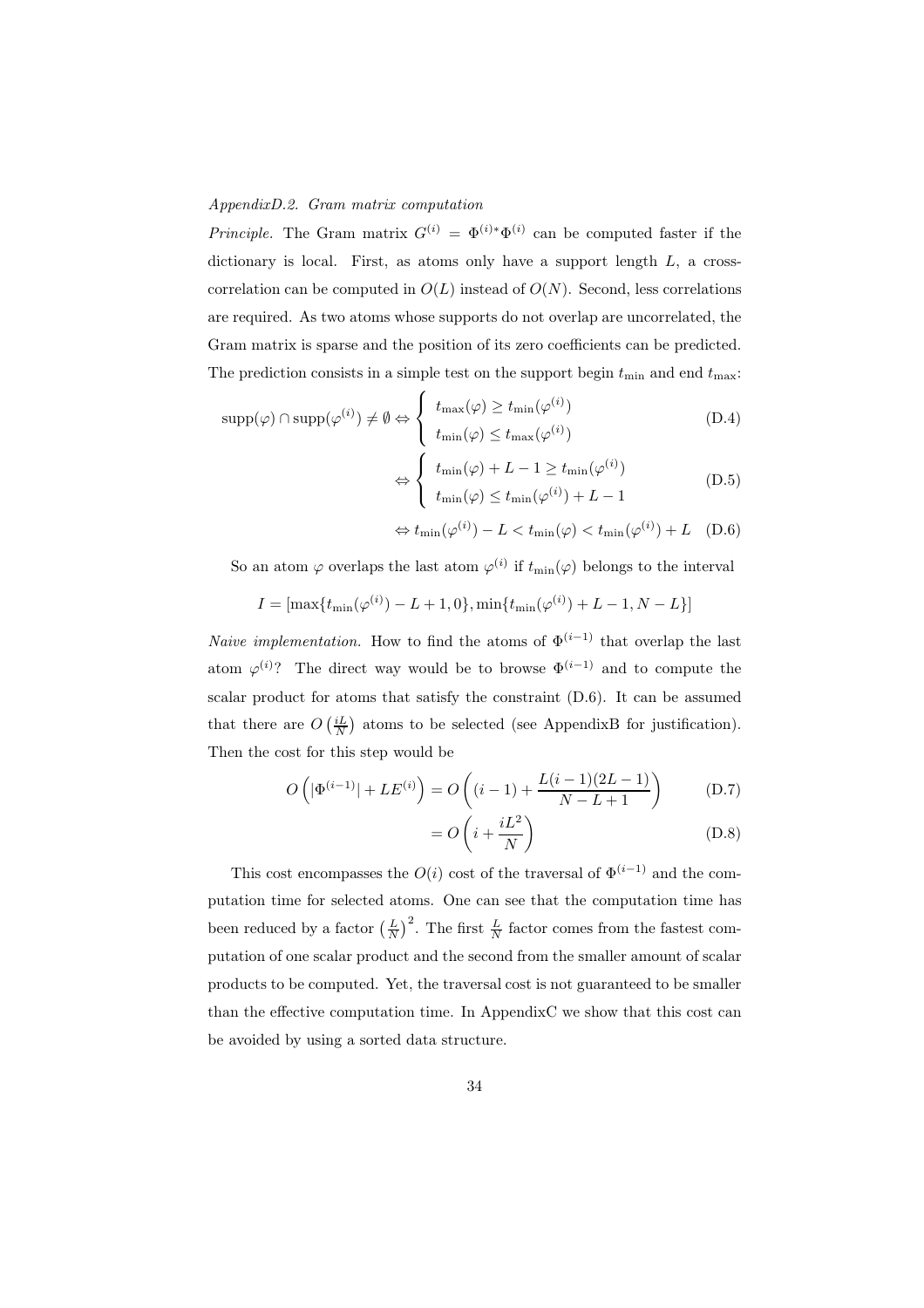*Fast dictionaries.* Correlations between atoms can also be computed using FFT or other fast algorithms if the dictionary enables it. FFT decreases the costs by computing the correlations with a basis of L atoms in a single step. For many fast local dictionaries such as Short Term Fourier Transform, locality is defined for a basis: all the atoms that are processed together by the FFT share the same support. Those dictionaries can combine the fast correlation algorithm and our fast detection of zero correlations for a cost in  $O(L \log L)$ : one only needs to compute correlations between  $\varphi^{(i)}$  and the few bases that overlap it. This implementation is not always interesting: when computing the Gram matrix one only needs the atoms that:

- overlap  $\varphi^{(i)}$
- belong to  $\Phi^{(i-1)}$

The FFT will compute the correlations for a whole basis but because of the second criterion only some of them are useful. For the FFT to be faster than naive scalar product computation, one needs

$$
L \log L < \frac{iL^2}{N} \tag{D.9}
$$

$$
i > N \frac{\log L}{L}
$$
 (D.10)

*Gram matrix inversion.* As seen before, the use of short, local atoms makes  $G^{(i)}$ sparse. The number of atoms that overlap the last atom  $\varphi^{(i)}$  given in Equation  $(B.3)$  is also the average number of non-zero coefficients on each line of  $G^{(i)}$ . So there are totally about  $O\left(\frac{i^2L}{N}\right)$  non-zero coefficients in  $G^{(i)}$ . This is also the cost to invert  $G^{(i)}$  using Pati's method for example [4].

So the total cost of an OMP iteration is reduced to

$$
O\left(D\log L + \frac{L\log L}{i} \frac{i^2 L}{N}\right) \tag{D.11}
$$

$$
=O\left(N\log L\left(\alpha + \frac{L}{N} + \frac{i^2 L}{N^2 \log L}\right)\right) \tag{D.12}
$$

This cost is expressed using the FFT implementation to compute the Gram matrix. As we suppose  $L \ll N$ , the computation of the Gram matrix is much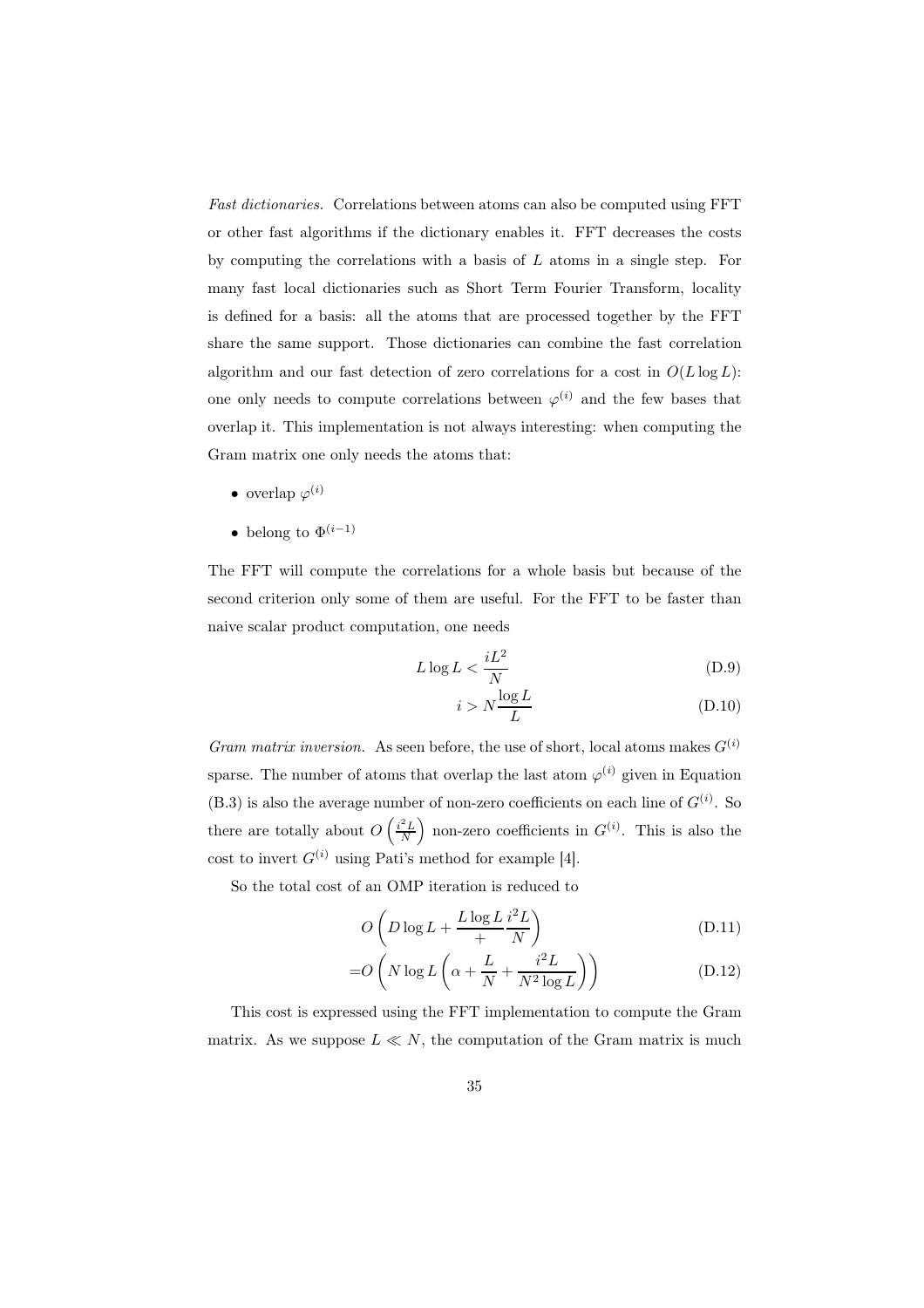faster than the best atom selection. The Gram matrix inversion cost only becomes relevant when

$$
i \gtrsim N \sqrt{\frac{\alpha \log L}{L}} \tag{D.13}
$$

Choosing for example  $N \approx 10^6$ ,  $\alpha = 2$  and  $L = 1024$ , the inversion cost would become relevant  $i$   $\gtrsim$  140000, which does not seem highly sparse. So the main term in this complexity is due to the best atom selection in  $O(D \log L)$ , although the Gram matrix inversion might become more expensive for large iterations.

## *AppendixD.2.1. Conclusion*

In the general case, the best atom selection step is the same for MP and OMP. The only difference is the projection step. Working with local dictionaries decreases the projection step for OMP and the selection step for MP. This still leaves a speed gap between MP and OMP, but the speed difference between MP and OMP is mostly due to the selection step.

This invalidates previous attempts at fast approximate OMP such as GP. Those approaches tried to decrease the cost of the projection step, but in our case it is not the most expensive one. We need an algorithm that can decrease the cost of the best atom selection compared to OMP. This is what LocOMP does.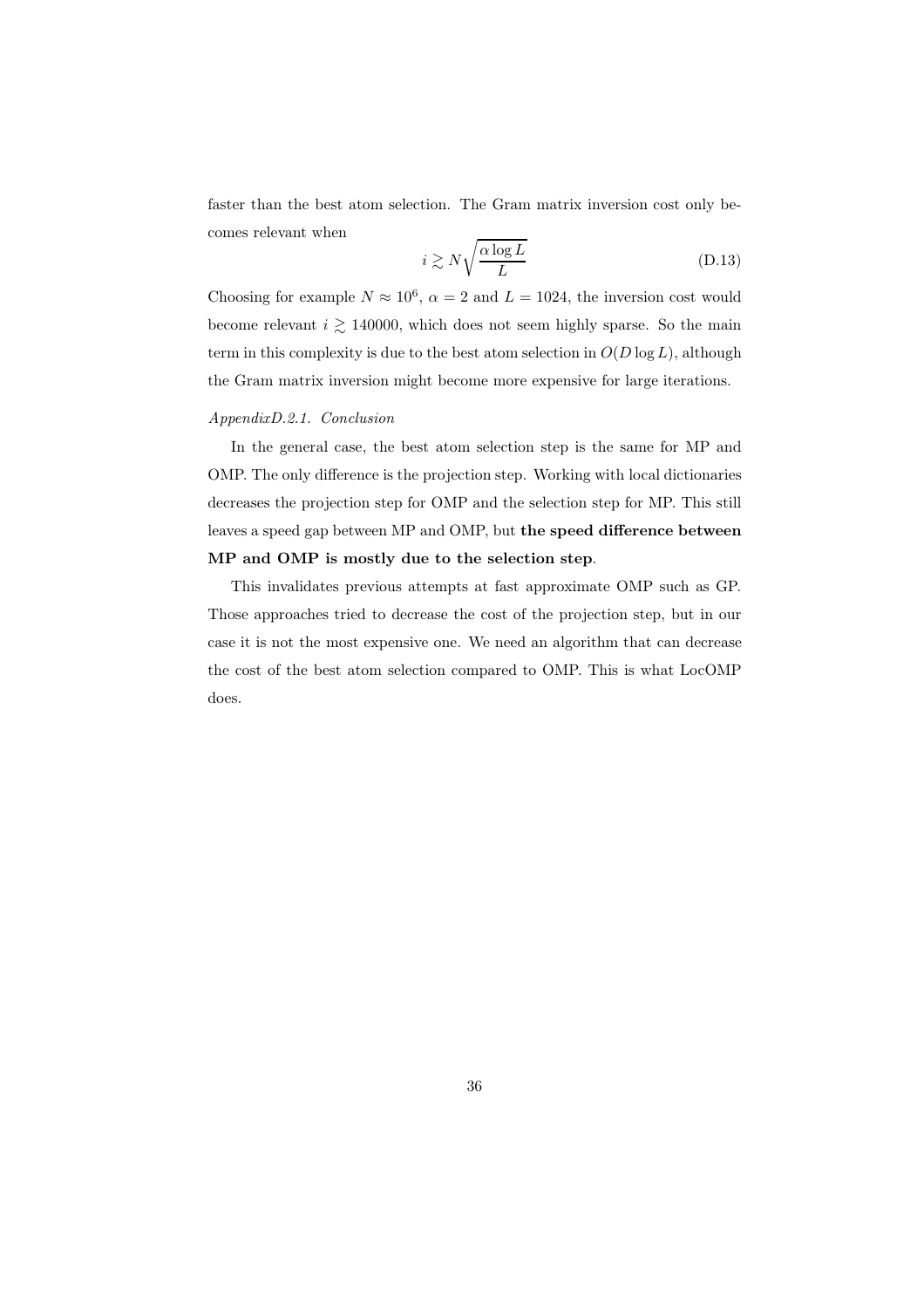| AppendixE. Notations |  |
|----------------------|--|
|----------------------|--|

| Vectors      | $\varphi$                              | atom                                    |
|--------------|----------------------------------------|-----------------------------------------|
|              | $\boldsymbol{s}$                       | signal                                  |
|              | $\boldsymbol{r}$                       | residual                                |
|              | $\boldsymbol{x}$                       | decomposition coefficients              |
|              | $\lambda$                              | correlations                            |
| Matrices     | Φ                                      | dictionary                              |
|              | Ψ                                      | sub-dictionary                          |
|              | G                                      | Gram matrix                             |
| Indexing     | $X_i$                                  | $i^{\text{th}}$ column of matrix X      |
|              | $x_i$                                  | $i^{\text{th}}$ coefficient of vector x |
|              | $x^{(i)}$                              | variable $x$ at iteration $i$           |
| Dimensions   | N                                      | signal length                           |
|              | D                                      | number of atoms in the dictionary       |
|              | K                                      | sparsity level                          |
|              | L                                      | atom support length                     |
|              | T                                      | residual change support length          |
|              | $\overline{I}$                         | total number of iterations              |
|              | $\alpha$                               | redundancy factor                       |
| <b>Norms</b> | $  r  _2$                              | euclidean norm                          |
|              | $  x  _0$                              | number of non-zero coefficients in $x$  |
| Misc.        | $\langle \varphi_1, \varphi_2 \rangle$ | scalar product                          |
|              | $\operatorname{argmin}_E f(e)$         | element e of E that minimizes $f(e)$    |
|              | $M^*$                                  | adjoint of $M$                          |

[1] S. Krstulovic, R. Gribonval, MPTK: Matching Pursuit made tractable, in: Proc. Int. Conf. Acoust. Speech Signal Process. (ICASSP'06), Vol. 3, Toulouse, France, 2006, pp. 496–499. doi:10.1109/ICASSP.2006.1660699. URL http://www.irisa.fr/metiss/gribonval/Conf/2006/ICASSP06/ 2006\_ICASSP\_KrstulovicGribonval\_MPTK.pdf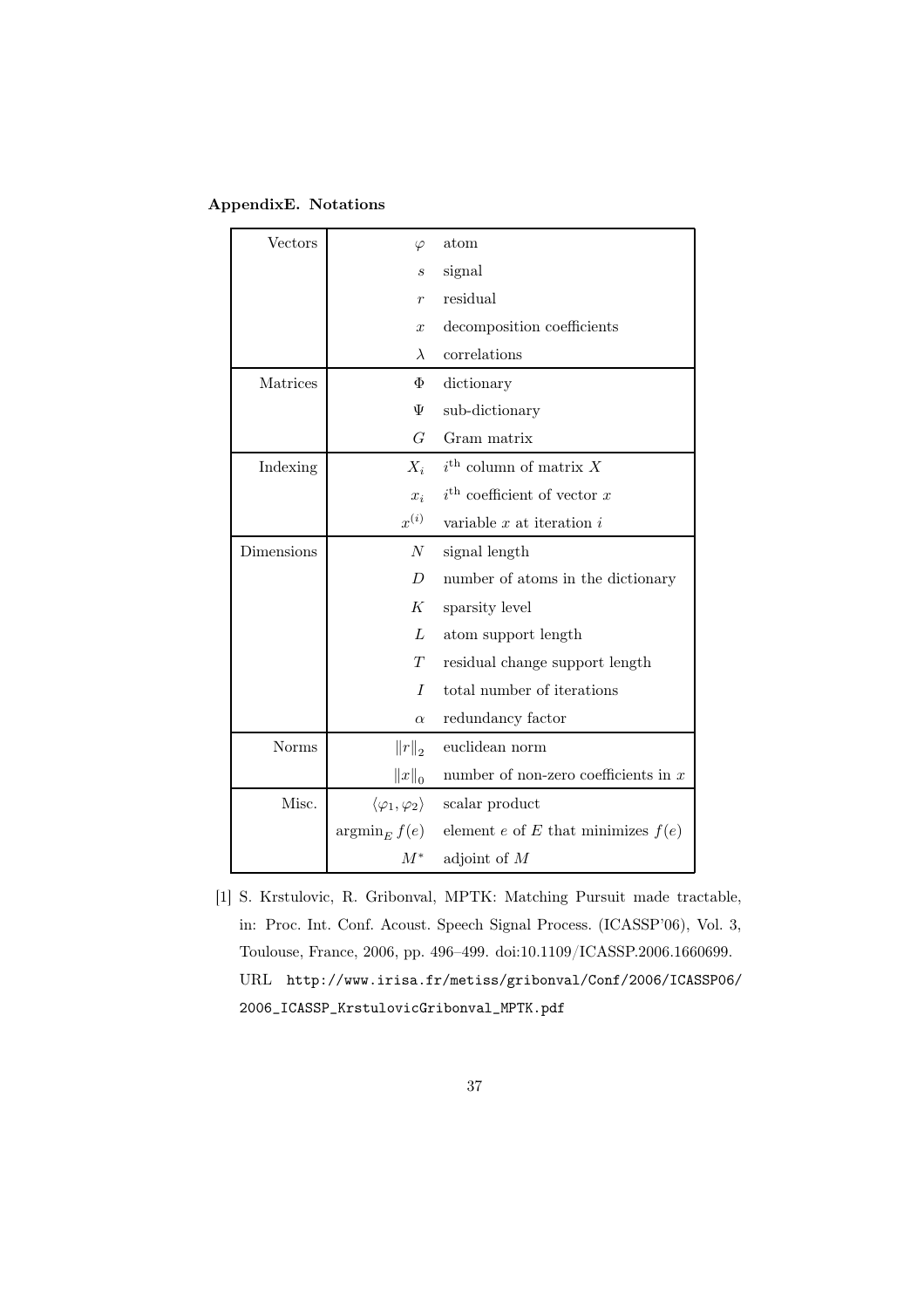- [2] G. Davis, S. Mallat, M. Avellaneda, Adaptive greedy approximations, Constr. Approx. 13 (1) (1997) 57–98.
- [3] S. Mallat, Z. Zhang, Matching pursuits with time-frequency dictionaries, Signal Processing, IEEE Transactions on 41 (12) (1993) 3397–3415. doi:10.1109/78.258082.
- [4] Y. C. Pati, R. Rezaiifar, Y. C. P. R. Rezaiifar, P. S. Krishnaprasad, Orthogonal matching pursuit: Recursive function approximation with applications to wavelet decomposition, in: Proceedings of the 27 th Annual Asilomar Conference on Signals, Systems, and Computers, 1993, pp. 40–44.
- [5] T. Blumensath, M. Davies, In greedy pursuit of new directions: (nearly) orthogonal matching pursuit by directional optimisation, in: Proc. EU-SIPCO'08, 2008.
- [6] D. Needell, J. Tropp, Cosamp: Iterative signal recovery from incomplete and inaccurate samples, Applied and Computational Harmonic Analysis.
- [7] W. Dai, O. Milenkovic, Subspace pursuit for compressive sensing signal reconstruction, Information Theory, IEEE Transactions on 55 (5) (2009) 2230 –2249. doi:10.1109/TIT.2009.2016006.
- [8] T. Blumensath, M. E. Davies, Normalised iterative hard thresholding; guaranteed stability and performance, Tech. rep. (feb 2009).
- [9] T. Blumensath, M. Davies, Iterative hard thresholding for compressed sensing, Applied and Computational Harmonic Analysis.
- [10] R. Garg, R. Khandekar, Gradient descent with sparsification: an iterative algorithm for sparse recovery with restricted isometry property, in: ICML '09: Proceedings of the 26th Annual International Conference on Machine Learning, ACM, New York, NY, USA, 2009, pp. 337–344. doi:http://doi.acm.org/10.1145/1553374.1553417.